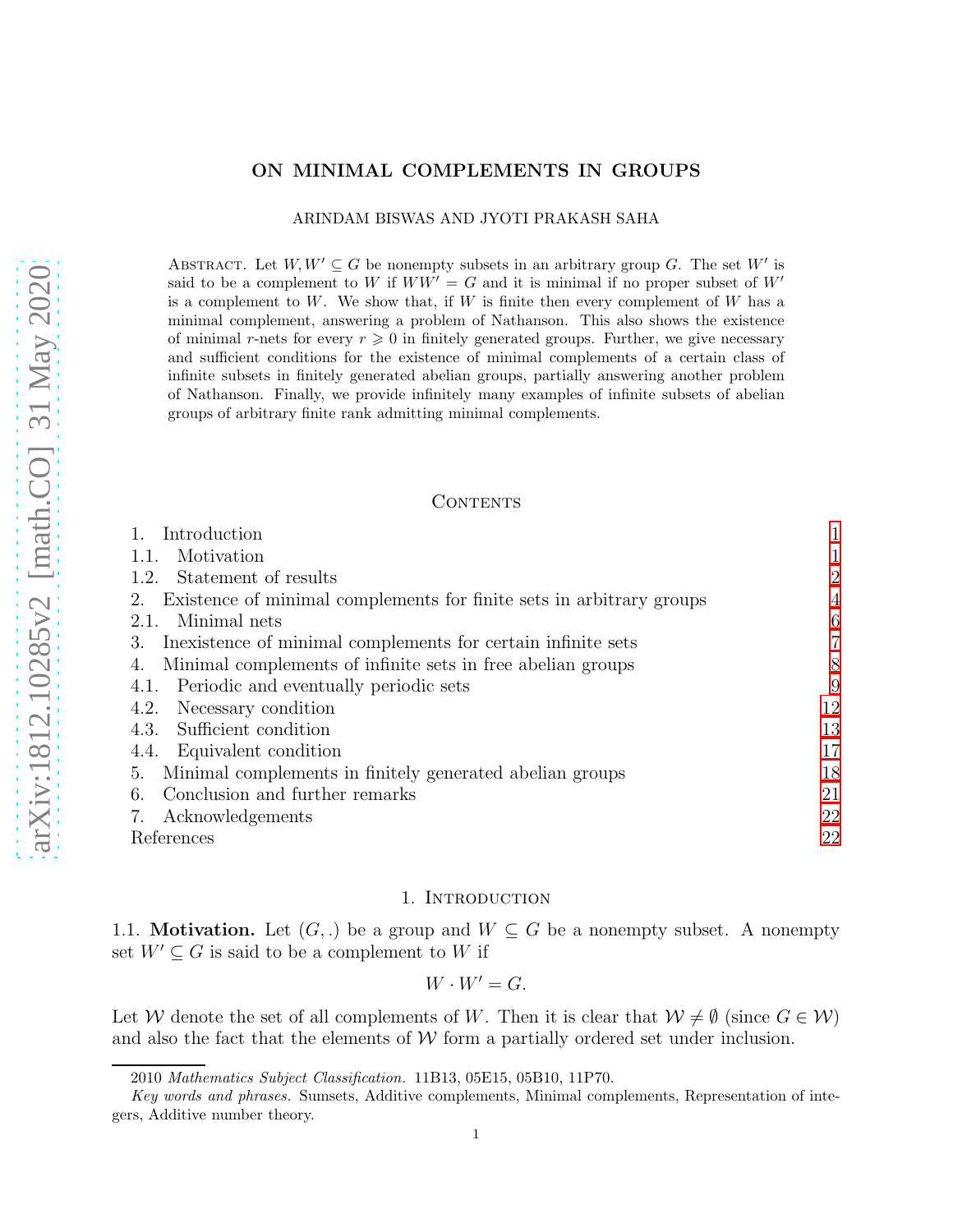**Definition 1.1** (minimal complement). A complement  $W'$  to  $W$  is minimal if no proper subset of  $W'$  is a complement to  $W$ , i.e.,

$$
W \cdot W' = G \text{ and } W \cdot (W' \setminus \{w'\}) \subsetneq G \ \forall w' \in W'.
$$

From now on, whenever we shall use the word "complement" we shall mean additive or multiplicative complement (depending on the operation in the ambient group) and not the set theoretic complement unless explicitly mentioned otherwise. We will omit the symbol "." and denote  $A \cdot B$  by AB. If A (resp. B) contains only one element a (resp. b), then AB is denoted by  $aB$  (resp. Ab). Moreover, in case of abelian groups we shall sometimes use + to denote the group operation.

Given a minimal complement W' of W, we see that the right translation  $W'g$  is also a minimal complement of W and W' is a minimal complement of  $gW$  for all  $g \in G$ . Thus, the existence of a minimal complement of a nonempty subset is equivalent to the existence of a minimal complement of any of its left translates.

It was shown by Nathanson (see [\[Nat11,](#page-21-2) Theorem 8]) that for a non-empty, finite subset W in the additive group  $\mathbb{Z}$ , any complement to W contains a minimal complement. In the same paper he asked the following questions:

<span id="page-1-1"></span>**Question 1.** [\[Nat11,](#page-21-2) Problem 11] "Let W be an infinite set of integers. Does there exist a minimal complement to  $W<sup>2</sup>$  Does there exist a complement to W that does not contain a minimal complement?"

<span id="page-1-2"></span>Question 2. [\[Nat11,](#page-21-2) Problem 12] "Let G be an infinite group, and let W be a finite subset of G. Does there exist a minimal complement to  $W$ ? Does there exist a complement to  $W$ that does not contain a minimal complement?"

<span id="page-1-3"></span>Question 3. [\[Nat11,](#page-21-2) Problem 13] "Let G be an infinite group, and let W be an infinite subset of G. Does there exist a minimal complement to  $W$ ? Does there exist a complement to W that does not contain a minimal complement?"

Since then the problems have generated considerable interest. Chen and Yang in 2012 gave examples of two infinite sets  $W_1, W_2 \subset \mathbb{Z}$ , such that  $W_1$  has a complement that does not contain a minimal complement and every complement to  $W_2$  contains a minimal complement (see [\[CY12,](#page-21-3) Remark 1]). They also gave certain necessary and certain sufficient conditions on the infinite set  $W \subset \mathbb{Z}$  such that W has a minimal complement (see [\[CY12,](#page-21-3) Theorems 1, 2]). Very recently, Kiss, S´andor and Yang [\[KSY19\]](#page-21-4) succeeded in giving necessary and sufficient conditions for the existence of minimal complements of several other class of infinite sets in Z (which were not covered in the previous work of Chen and Yang). See [\[KSY19,](#page-21-4) Theorems 1, 2, 3]. In [\[Ruz01\]](#page-21-5), Ruzsa studied additive complements (defined in a different sense) of lacunary sequences.

<span id="page-1-0"></span>1.2. Statement of results. All the aforementioned progresses were in the setting of Question [1.](#page-1-1) In this article, we deal with the Questions [2](#page-1-2) and [3.](#page-1-3) Specifically, we show the following results:

<span id="page-1-4"></span>**Theorem 1.** Let G be an arbitrary group with S a nonempty finite subset of G. Then every complement of S in G has a minimal complement.

This answers Question [2](#page-1-2) of Nathanson. Next, we turn to Question [3.](#page-1-3) Before commencing the discussion in detail, we state that it has a simple answer in certain cases, for instance,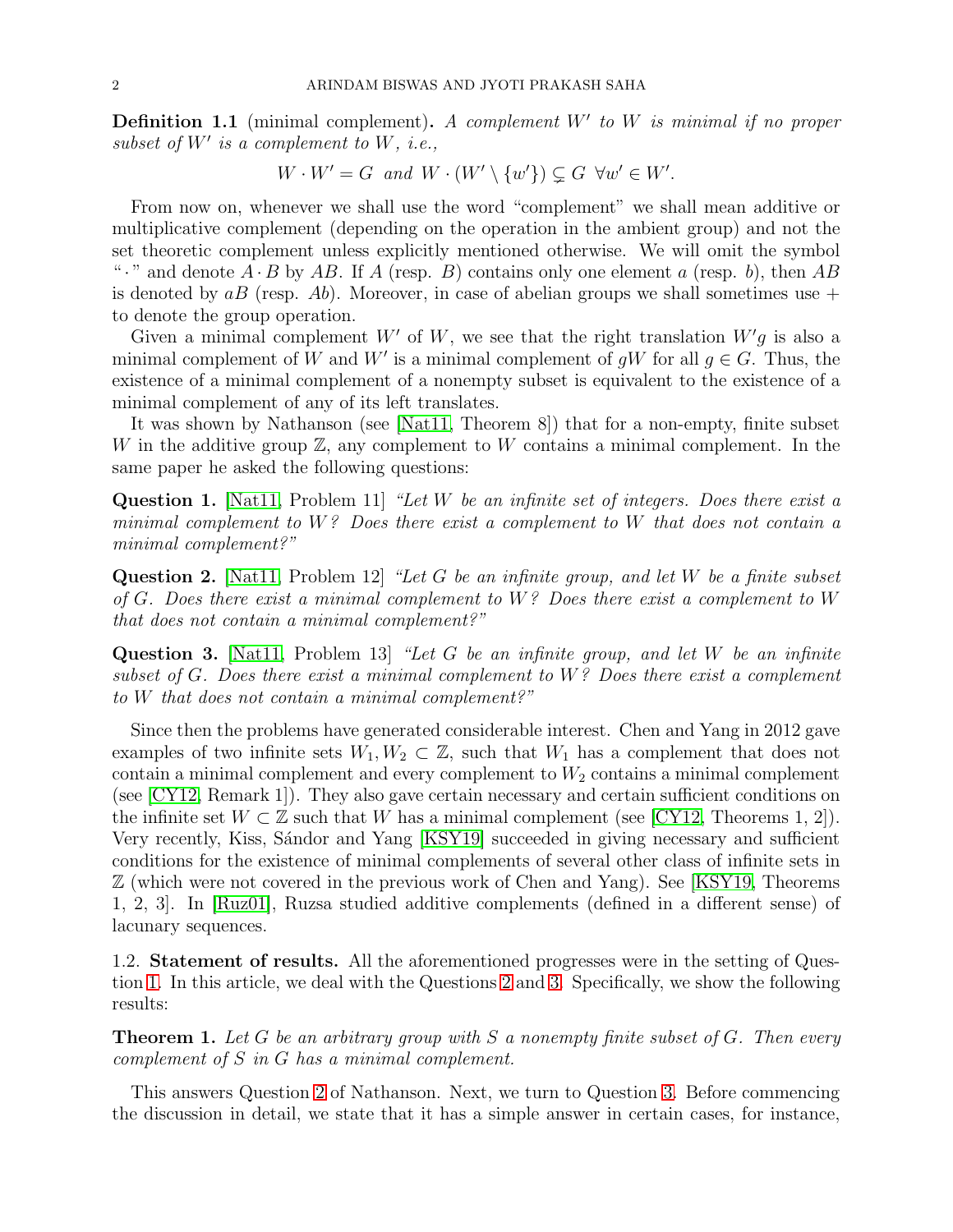when  $W$  is a subgroup or when  $W$  behaves well under the quotient map by a subgroup. Namely, in these cases a minimal complement always exist. See Proposition [4.1](#page-7-1) and Lemma [4.2.](#page-7-2) For general infinite subsets, the situation is more delicate. To give an answer to Question [3,](#page-1-3) one needs to consider the infinite subsets which have less algebraic structure.

Our goal in this case is to establish the existence of minimal complements for a large class of infinite sets in finitely generated abelian groups. This will give the claimed partial solution to Question [3](#page-1-3) of Nathanson. In section [4,](#page-7-0) we focus on the minimal complements of certain infinite subsets of free abelian groups of finite rank, which are of the form  $\mathbb{Z}^d$  for some integer  $d \geq 1$ . It is interesting to consider the subsets X of  $\mathbb{Z}^d$  such that  $x + \mathbb{N}u_1 + \cdots + \mathbb{N}u_d$  is contained in X for any  $x \in X$ , i.e.,

<span id="page-2-0"></span>
$$
(1.1) \t\t X \supseteq X + \mathbb{N}u_1 + \cdots + \mathbb{N}u_d,
$$

where  $u_1, \dots, u_d$  are elements of  $\mathbb{Z}^d$  satisfying no nontrivial  $\mathbb{Z}$ -linear relation. However it turns out that such sets do not necessarily have a minimal complement. For instance,  $\mathbb{Z}^{d-1} \times \mathbb{N}$  is a subset of  $\mathbb{Z}^d$  which satisfies Equation [\(1.1\)](#page-2-0) with  $u_i = e_i$ , but do not have any minimal complement.

To obtain examples of infinite subsets of  $\mathbb{Z}^d$  having minimal complements, we consider the periodic subsets of  $\mathbb{Z}^d$  (these are subsets of  $\mathbb{Z}^d$  satisfying Equation [\(1.1\)](#page-2-0) along with a finiteness condition, see Definition [4.3\)](#page-8-1). Unfortunately, there exist periodic subsets of  $\mathbb{Z}^d$ , which do not admit any minimal complement (see Proposition [3.2\)](#page-6-1). So we consider a more general class of subsets of  $\mathbb{Z}^d$  satisfying a weaker version of Equation [\(1.1\)](#page-2-0) along with certain finiteness condition (which we call *eventually periodic subsets*, see Definition [4.3](#page-8-1) - these are d-dimensional analogues of the eventually periodic sets in  $\mathbb Z$  considered by Kiss–Sándor– Yang in [\[KSY19\]](#page-21-4)). Given an eventually periodic subset W of  $\mathbb{Z}^d$  (with periods  $u_1, \dots, u_d$ ), by Theorem [4.6,](#page-9-0) there exist subsets  $W, W$  of W such that the equality

(1.2) 
$$
W = \mathscr{W} \sqcup (\mathcal{W} + (\mathbb{N}u_1 + \cdots + \mathbb{N}u_d))
$$

holds. It turns out that several (in fact, infinitely many) eventually periodic subsets of  $\mathbb{Z}^d$ have minimal complements (see Proposition [4.19](#page-14-0) and Example [4.22\)](#page-16-1). The following result provides a necessary condition for an eventually periodic subset of  $\mathbb{Z}^d$  to have a minimal complement.

**Theorem 2** (Theorem [4.9\)](#page-11-1). Let W be an eventually periodic subset of  $\mathbb{Z}^d$  with periods  $u_1, \dots, u_d$ . Let  $\mathscr{W}_1$  be as in Theorem [4.9.](#page-11-1) Suppose W has a minimal complement in  $\mathbb{Z}^d$ . Then  $\mathscr{W}_1$  is nonempty and there exists a nonempty finite subset M of  $\mathbb{Z}^{\bar{d}}$  such that the following conditions hold.

- (1) The quotient map  $\pi : \mathcal{M} \to \mathbb{Z}^d/\mathcal{L}$  is injective.
- (2) The quotient map  $\pi : (\mathcal{M} + (\mathcal{W} \cup \mathcal{W}_1)) \to \mathbb{Z}^d/\mathcal{L}$  is surjective.
- (3) For any  $m \in \mathcal{M}$ , there exists  $w \in \mathscr{W}_1$  such that  $m + w \not\equiv m' + w' \mod \mathcal{L}$  for any  $m' \in \mathcal{M}, w' \in \mathcal{W}$ .

This is a simplified version of Theorem [4.9.](#page-11-1) We refer to Theorem [4.9](#page-11-1) for a detailed statement.

As a consequence, we obtain that no periodic subset of  $\mathbb{Z}^d$  has a minimal complement (Corollary [4.11\)](#page-12-1). We also prove the result below, giving a sufficient condition for an eventually periodic subset of  $\mathbb{Z}^d$  to have a minimal complement.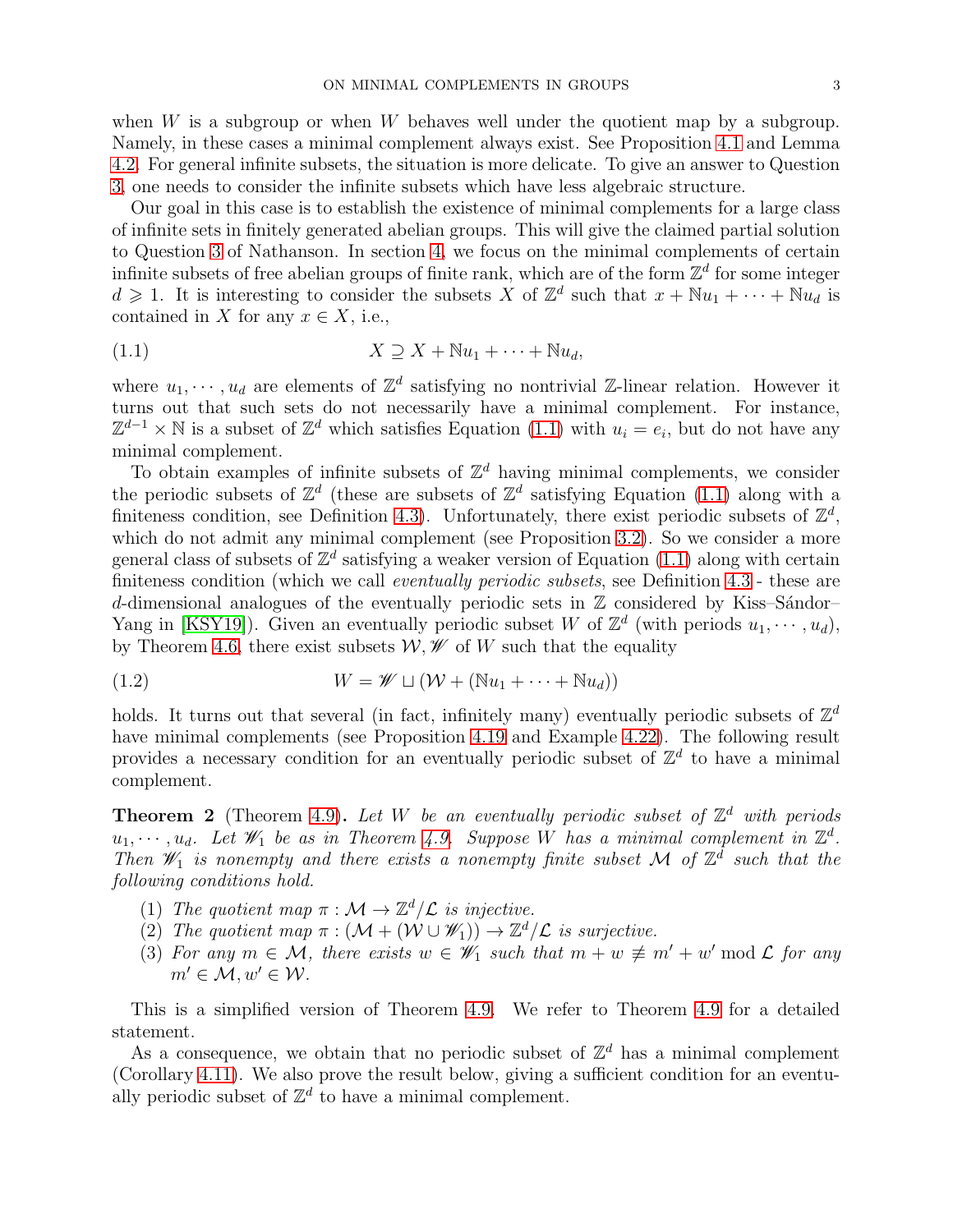<span id="page-3-1"></span>**Theorem 3** (Theorem [4.12\)](#page-12-2). Let W be an eventually periodic subset of  $\mathbb{Z}^d$  with periods  $u_1, \dots, u_d$ . Let  $\mathscr{W}_1$  be as in Theorem [4.9.](#page-11-1) Suppose  $\mathscr{W}_1$  is nonempty and there exists a nonempty finite subset  $\mathcal M$  of  $\mathbb Z^d$  such that the following conditions hold.

- (1) The quotient map  $\pi : \mathcal{M} \to \mathbb{Z}^d/\mathcal{L}$  is injective.
- (2) The quotient map  $\pi : (\mathcal{M} + (\mathcal{W} \cup \mathcal{W}_1)) \to \mathbb{Z}^d/\mathcal{L}$  is surjective.
- (3) For any  $m \in \mathcal{M}$ , there exists  $w \in \mathscr{W}_1$  such that  $m + w \not\equiv m' + w' \mod \mathcal{L}$  for any  $m' \in \mathcal{M} \setminus \{m\}, w' \in \mathcal{W} \cup \mathcal{W}_1.$

Then W has a minimal complement in  $\mathbb{Z}^d$ .

Using the above, we get a necessary and sufficient condition for certain types of eventually periodic subsets of  $\mathbb{Z}^d$  to have a minimal complement.

<span id="page-3-2"></span>**Theorem 4** (Theorem [4.23\)](#page-16-2). Let W be an eventually periodic subset of  $\mathbb{Z}^d$  with periods  $u_1, \dots, u_d$ . Let  $\mathscr{W}_1$  be as in Theorem [4.9.](#page-11-1) Suppose  $\mathscr{W}_1$  contains only one element. Then W has a minimal complement in  $\mathbb{Z}^d$  if and only if there exists a nonempty finite subset M of  $\mathbb{Z}^d$  satisfying the following.

- (1) The quotient map  $\pi : \mathcal{M} \to \mathbb{Z}^d/\mathcal{L}$  is injective.
- (2) The quotient map  $\pi : (\mathcal{M} + (\mathcal{W} \cup \mathcal{W}_1)) \to \mathbb{Z}^d/\mathcal{L}$  is surjective.
- (3) For any  $m \in \mathcal{M}$ , there exists  $w \in \mathscr{W}_1$  such that  $m + w \not\equiv m' + w' \mod \mathcal{L}$  for any  $m' \in \mathcal{M} \setminus \{m\}, w' \in \mathcal{W} \cup \mathcal{W}_1.$

*Remark* 1.2. Note that if the set  $\mathcal M$  as in Theorem [3](#page-3-1) (resp. Theorem [4\)](#page-3-2) contains only one element, then the condition (3) in Theorem [3](#page-3-1) (resp. Theorem [4\)](#page-3-2) is vacuously true.

Finally, we conclude a general statement on the existence of minimal complements for certain infinite sets in finitely generated abelian groups.

**Theorem 5** (Theorem [5.6\)](#page-19-0). Let G be a finitely generated (infinite) abelian group with the decomposition  $G \simeq \mathbb{Z}^d \times (\mathbb{Z}/a_1\mathbb{Z}) \times \cdots \times (\mathbb{Z}/a_s\mathbb{Z})$  with  $d \geq 1$  and where  $a_1|a_2|...|a_s$  are positive integers > 1 (determined uniquely by the isomorphism type of G). Suppose  $W \subset \mathbb{Z}^d$  such that either W satisfies the conditions of Theorem [3](#page-3-1) (equivalently Theorem [4.12\)](#page-12-2) or W is a product set of the form  $W_1 \times W_2 \times \cdots \times W_d$  where each  $W_i \subseteq \mathbb{Z}, \forall 1 \leq i \leq d$  has minimal complements in Z, then  $W \times H$  will have a minimal complement in G where  $H \subseteq (\mathbb{Z}/a_1\mathbb{Z}) \times \cdots \times (\mathbb{Z}/a_s\mathbb{Z})$ is any arbitrary nonempty subset.

See also Remark [5.7](#page-19-1) for further discussion on more general subsets of finitely generated abelian groups admitting minimal complements.

<span id="page-3-0"></span>2. Existence of minimal complements for finite sets in arbitrary groups

In this section we answer Question [2.](#page-1-2)

Proof of Theorem [1.](#page-1-4) We divide the proof of Theorem [1](#page-1-4) into two propositions, see Proposition [2.1](#page-3-3) (for the countable case) and Proposition [2.2](#page-4-0) (for the uncountable case).

<span id="page-3-3"></span>**Proposition 2.1.** Every complement of a nonempty finite subset of an at most countable group contains a minimal complement.

Proof. For finite groups, the proof of the proposition is clear. Now, let S be a nonempty finite subset of a countably infinite group  $G$  and  $C$  be a complement of  $S$  in  $G$ . Since  $S$ is finite and G is countably infinite, the complement  $C$  is countably infinite. Hence the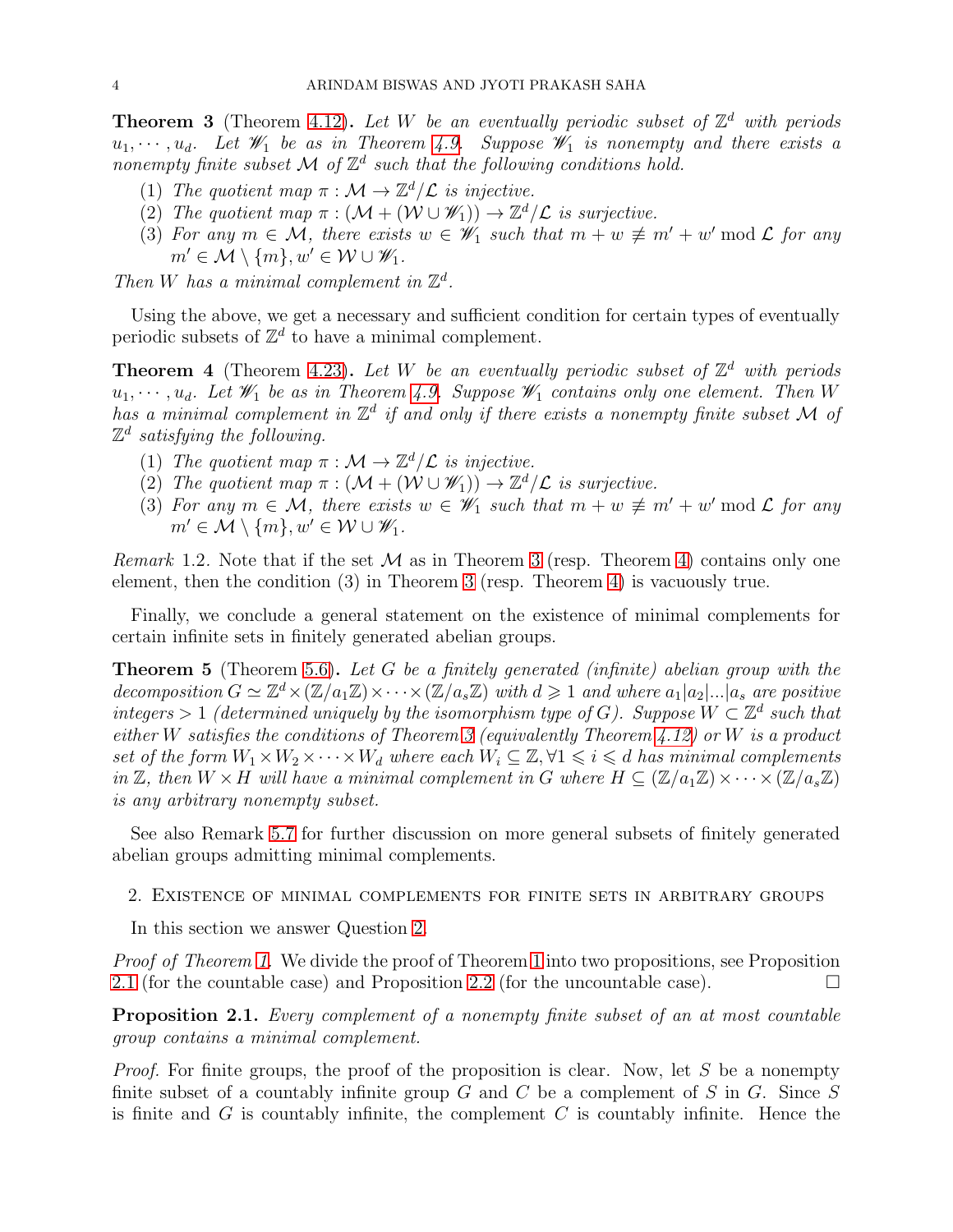elements of C can be enumerated using the positive integers. Write  $C = \{c_i\}_{i=1}^{\infty}$ . Define  $C_1$ to be equal to C and for any integer  $i \geq 1$ , define

(2.1) 
$$
C_{i+1} := \begin{cases} C_i \setminus \{c_i\} & \text{if } C_i \setminus \{c_i\} \text{ is a complement to } S, \\ C_i & \text{otherwise.} \end{cases}
$$

Since each  $C_i$  is a complement to S, for each  $x \in G$  and any  $i \geq 1$ , there exist elements  $c_{x,i} \in C_i$ ,  $s_{x,i} \in S$  such that  $x = s_{x,i}c_{x,i}$ . Since S is finite, by the Pigeonhole principle, for some element  $s \in S$ , the equality  $s = s_{x,i}$  holds for infinitely many  $i \geq 1$ . Hence for infinitely many *i*, we obtain  $s^{-1}x = c_{x,i}$ , which is an element of  $C_i$ . Consequently, for each positive integer k, there exists an integer  $i_k > k$  such that  $s^{-1}x$  is an element of  $C_{i_k}$ , which is contained in  $C_k$  (as  $i_k > k$ ) and thus  $C_k$  contains  $s^{-1}x$ . Define M to be the intersection  $\bigcap_{i\geqslant 1} C_i$ . Then for each  $x \in G$ , there exists an element  $s \in S$  such that  $s^{-1}x$  belongs to M. Hence  $M$  is a complement to  $S$  in  $G$ .

We claim that M is a minimal complement to S. On the contrary, assume that  $M \setminus \{c_i\}$ is a complement to S for some element  $c_j$  in M. Since  $C_j$  contains  $M$ ,  $C_j \setminus \{c_j\}$  is also a complement to S. Then  $C_{j+1}$  is equal to  $C_j \setminus \{c_j\}$ . Hence  $c_j$  cannot lie in M, which is absurd. So M is a minimal complement of S contained in C. absurd. So  $M$  is a minimal complement of  $S$  contained in  $C$ .

<span id="page-4-0"></span>Proposition 2.2. Every complement of a nonempty finite subset of an uncountable group contains a minimal complement.

*Proof.* Let S be a finite subset of a group G and C be a complement of S in G. Let  $\mathscr C$ denote the set of all complements of S in G which are contained in C. Note that  $\mathscr C$  is partially ordered with respect to strict inclusion  $\subsetneq$ . Note also that the minimal elements of the partially ordered set  $(\mathscr{C}, \subset)$  are the minimal complements of S in G which are contained in C. If every chain in  $\mathscr C$  has a lower bound in  $\mathscr C$ , then by Zorn's lemma, it would follow that  $\mathscr C$  has a minimal element. We claim that every chain in  $\mathscr C$  has a lower bound in  $\mathscr C$ . Let  $\mathcal{C} = \{C_{\lambda}\}_{\lambda \in \Lambda}$  be a chain in  $\mathscr{C}$ . If a member of  $\mathcal{C}$  is contained in all other members of  $\mathcal{C}$ , then it is a lower bound of C in  $\mathscr C$ . Henceforth we assume that no member of C is a lower bound of  $\mathcal{C}$ .

Note that if  $\mathcal{C}_1, \dots, \mathcal{C}_k$  are pairwise disjoint subsets of C such that their union is equal to C, then for some integer i with  $1 \leq i \leq k$ , each member of C contains some member of  $\mathcal{C}_i$ . Otherwise, for each i, some member  $C_{\lambda_i}$  of  $\mathcal C$  would be contained in every member of  $\mathcal{C}_i$ . Let j be a positive integer  $\leq k$  such that  $C_{\lambda_i}$  is contained in  $C_{\lambda_i}$  for any i satisfying  $1 \leq i \leq k$ . So  $C_{\lambda_j}$  is contained in every member of  $C_i$  for each i, which is a contradiction to the assumption that no member of  $\mathcal C$  is a lower bound of  $\mathcal C$ .

Since  $SC_{\lambda} = G$ , for each  $x \in G$  and  $\lambda \in \Lambda$ , there exist elements  $s_{x,\lambda} \in S$ ,  $c_{x,\lambda} \in C_{\lambda}$  such that  $x = s_{x,\lambda}c_{x,\lambda}$ . Let  $S_x$  denote the subset of elements of S of the form  $s_{x,\lambda}$  for some  $\lambda \in \Lambda$ . For  $s \in S_x$ , define  $\mathcal{C}_s$  to be the subchain  $\{C_\lambda \mid s_{x,\lambda} = s\}$  of  $\mathcal{C} = \{C_\lambda\}_{\lambda \in \Lambda}$ . Then the sets  $\mathcal{C}_s$ , for  $s \in S_x$ , form a collection of finitely many pairwise disjoint subsets of C and their union is equal to  $\mathcal C$ . Hence by the observation made in the preceding paragraph, there exists an element  $s' \in S$  such that each member of C contains some element of  $\mathcal{C}_{s'}$ . Since  $s'^{-1}x$  belongs to each member of  $\mathcal{C}_{s'}$ , it also belongs to each member of  $\mathcal{C}$  and hence  $s'^{-1}x$  belongs to the intersection  $\cap_{\lambda \in \Lambda} C_{\lambda}$ . Consequently,  $\cap_{\lambda \in \Lambda} C_{\lambda}$  is a complement of S in G contained in C. In other words, it is an element of  $\mathscr C$ . So each chain in  $\mathscr C$  has a lower bound in  $\mathscr C$ . This proves the claim. So the proposition follows from Zorn's lemma.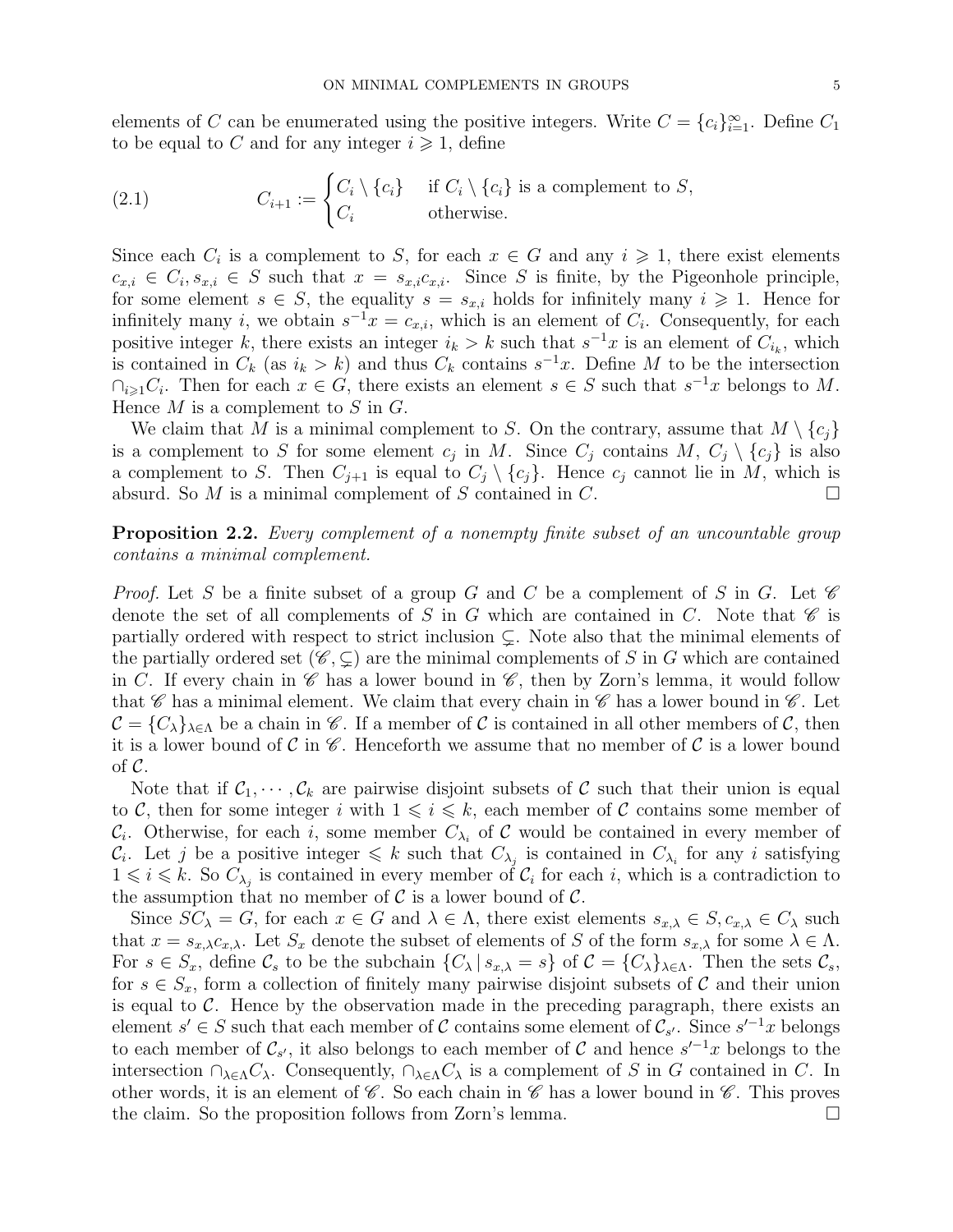**Corollary 2.3.** In particular, for finitely generated free abelian groups, e.g.,  $\mathbb{Z}^k$ , every (additive) complement of a finite set contains a minimal complement.

Remark 2.4. Later on, we shall give specific examples of infinite subsets in certain groups which admit minimal complements. See section [6,](#page-20-0) Propositions [6.1](#page-20-1) and [6.2.](#page-20-2) Also see section [4](#page-7-0) for minimal complements of eventually periodic sets.

<span id="page-5-0"></span>2.1. **Minimal nets.** Let  $(X, \delta)$  be a metric space. For  $x \in X$  and  $r \geq 0$ , the sphere with center  $x$  and radius  $r$  is the set

$$
S_x(r) := \{ z \in X : \delta(x, z) = r \}.
$$

The open ball  $B_x(r)$  of radius r and center x is the set

$$
B_z(r) := \{ z \in X : \delta(x, z) < r \}
$$

while the closed ball  $\bar{B}_z(r)$  of radius r and center x is,

$$
\bar{B}_z(r) = \{ z \in X : \delta(x, z) \leqslant r \}.
$$

**Definition 2.5** (r-net). An r-net in  $(X,d)$  is a subset  $N_r$  of X with the property that for each element  $x \in X$ , there exists an element  $z \in N_r$  such that  $\delta(x, z) \leq r$ . Equivalently,  $N_r$ is an r-net in X if and only if

$$
X = \bigcup_{z \in N_r} \bar{B}_z(r).
$$

It is clear that X is the unique 0-net in X. The set N is called a net in  $(X, \delta)$  if N is an r-net in  $(X, \delta)$  for some  $r \geq 0$ . A minimal r-net in a metric space  $(X, \delta)$  is an r-net  $N_r$  such that no proper subset of  $N_r$  is an r-net in  $(X, \delta)$ , e.g., in every metric space  $(X, \delta)$ , the set X is a minimal 0-net. As observed by Nathanson in  $[Nat74]$ , there is an analogy between minimal asymptotic bases for sets of integers in additive number theory and minimal  $r$ -nets in metric geometry. In [\[Nat11\]](#page-21-2), he posed the following question:

Question 4. [\[Nat11,](#page-21-2) Problem 1] "In which metric spaces do there exist minimal r-nets for  $r > 0$ ? When does a metric space contain an r-net  $N_r$  for some  $r > 0$  such that no subset of  $N_r$  is a minimal r-net?"

In case of groups, a priori there is no metric but one can extend the notion via the metric induced by the generating set. The connection is given by the following lemma:

**Lemma 2.6** ([\[Nat11,](#page-21-2) Lemma 2]). Let G be a group and let A be a symmetric generating set for G with  $1 \in A$ . For every nonnegative integer r, the set  $N_r$  is an r-net in the metric space  $(G, \delta_A)$  if and only if  $G = A^r N_r$ . The set N is a net if and only if  $G = A^r N$  for some nonnegative integer r.

Here  $\delta_A$  denotes the metric induced from the word length function with respect to the generating set  $A$  in  $G$ . As a corollary of Theorem [1,](#page-1-4) we deduce

Corollary 2.7. Let G be a finitely generated group. Then a minimal r-net always exist for every  $r \geqslant 0$ .

*Proof.* Let G be generated by the set S with  $|S| < +\infty$ . Let  $A = S \cup S^{-1}$ . Then  $|A| < +\infty$ and A is a symmetric generating set of G. Fix  $r \geq 0$ , let  $N_r$  be an r-net. Then  $G = A^r N_r$ , in particular,  $N_r$  is a complement of  $A^r$  in G. By Theorem [1,](#page-1-4) every complement  $A^r$  has a minimal complement. We are done.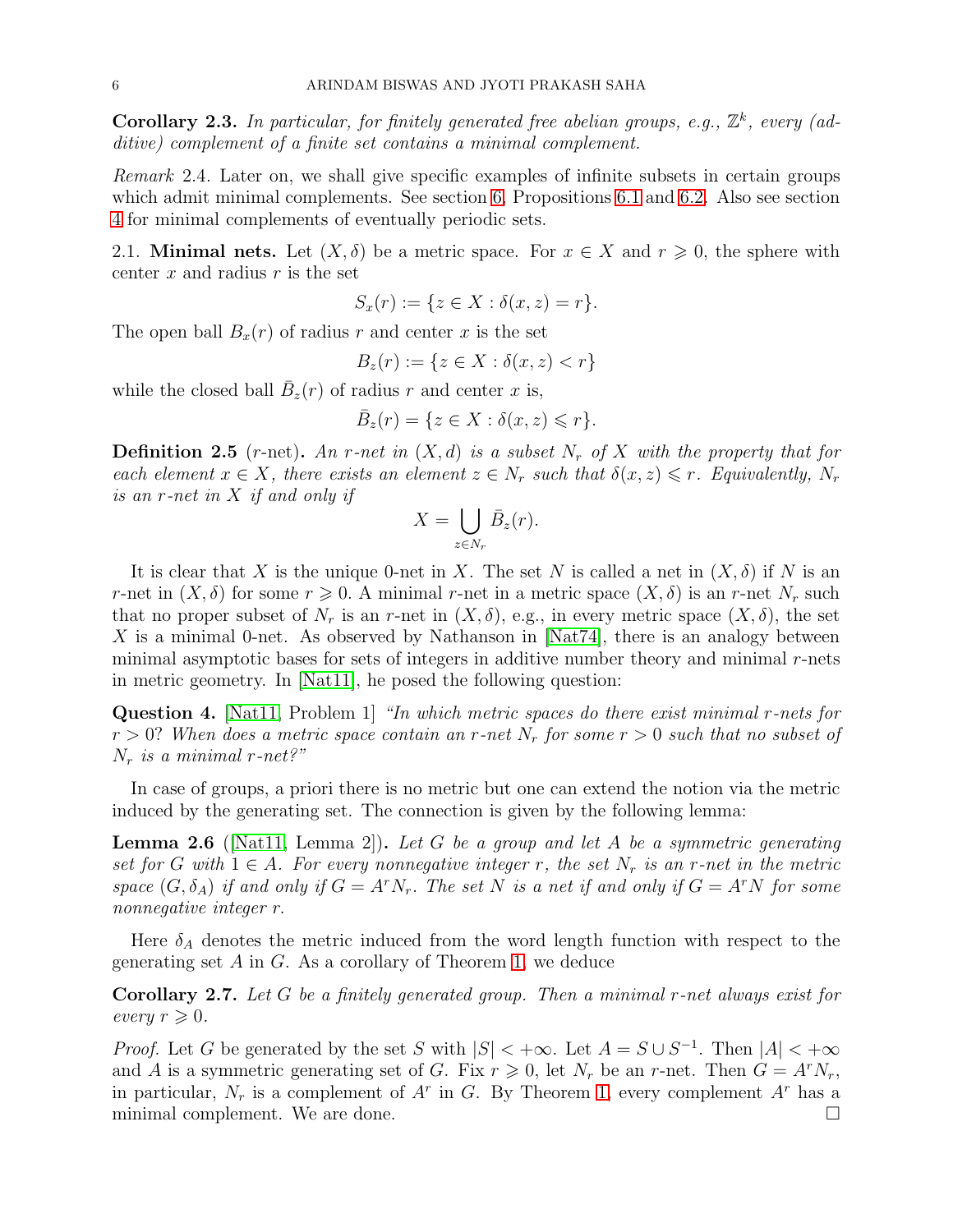#### 3. Inexistence of minimal complements for certain infinite sets

<span id="page-6-0"></span>In the following,  $d$  denotes a positive integer and  $\mathbb N$  denotes the set of all nonnegative integers.

# <span id="page-6-2"></span>**Proposition 3.1.** Let M be a subset of  $\mathbb{Z}^d$ . Then the following statements are equivalent.

- (1) The set M is a complement of  $\mathbb{N}^d$  in  $\mathbb{Z}^d$ .
- (2) M contains a sequence of elements of  $\mathbb{Z}^d$  such that the maximum of their coordinates is arbitrarily small negative number.
- (3)  $\liminf_{(x_1,\dots,x_d)\in M} \max\{x_1,\dots,x_d\} = -\infty.$

*Proof.* Suppose statement (1) holds. We need to show that given any integer  $n \in \mathbb{Z}$ , M contains a point all whose coordinates are less than or equal to  $n$ . On the contrary, suppose this is not true. Then for some  $n \in \mathbb{Z}$ , M is contained in  $\mathbb{Z}^d \setminus (n - \mathbb{N}^d)$ . So  $M + \mathbb{N}^d$  would also be contained in  $\mathbb{Z}^d \setminus (n - \mathbb{N}^d)$ , which is absurd. So the second statement holds.

It is clear that statement (3) follows from statement (2).

Suppose statement (3) holds. Then for each integer n, the set M contains a point  $P_n =$  $(x_{n1}, \dots, x_{nd})$  with each coordinate  $\leqslant n$ , i.e.,  $x_{ni} \leqslant n$  for any  $1 \leqslant i \leqslant d$ . So  $\mathbb{N}^d$  contains the point  $(n - x_{n1}, \dots, n - x_{nd})$ . Hence  $\mathbb{N}^d$  contains  $(n - x_{n1}, \dots, n - x_{nd}) + \mathbb{N}^d$ , and thus

$$
P_n + \mathbb{N}^d \supseteq P_n + ((n - x_{n1}, \dots, n - x_{nd}) + \mathbb{N}^d) = (n, \dots, n) + \mathbb{N}^d.
$$

Consequently,  $M + \mathbb{N}^d$  contains  $\cup_{n \in \mathbb{Z}} ((n, \dots, n) + \mathbb{N}^d) = \mathbb{Z}^d$ . This proves statement (1).  $\Box$ 

## <span id="page-6-1"></span>Corollary 3.2.

- (1) The subset  $\mathbb{N}^d$  has complements in  $\mathbb{Z}^d$ .
- (2) The subset  $\mathbb{N}^d$  has no minimal complement in  $\mathbb{Z}^d$ .
- (3) No complement of  $\mathbb{N}^d$  in  $\mathbb{Z}^d$  contains a minimal complement of  $\mathbb{N}^d$ .

*Proof.* The first statement follows since  $\{(-n, \dots, -n) | n \in \mathbb{N}\}\$  and any of its infinite subsets are complements of  $\mathbb{N}^d$  in  $\mathbb{Z}^d$  (which can be seen by applying Proposition [3.1\)](#page-6-2). For any complement M of  $\mathbb{N}^d$  and for any finite subset F of M, it follows from Proposition [3.1](#page-6-2) that  $M \setminus F$  is also a complement of  $\mathbb{N}^d$ . Hence the second and the third statement hold.  $\Box$ 

We strengthen Proposition [3.1](#page-6-2) and Corollary [3.2](#page-6-1) in Proposition [3.3](#page-6-3) below.

<span id="page-6-3"></span>**Proposition 3.3.** Let  $u_1, \dots, u_d$  be elements of  $\mathbb{Z}^d$  which satisfy no nontrivial  $\mathbb{Z}$ -linear relation. Denote the subgroup  $\mathbb{Z} u_1 + \cdots + \mathbb{Z} u_d$  of  $\mathbb{Z}^d$  by  $\mathcal{L}$ .

- (1) A subset M of  $\mathbb{Z}^d$  is a complement of  $\mathbb{N}u_1 + \cdots + \mathbb{N}u_d$  in  $\mathbb{Z}^d$  if and only if each fibre of the map  $\pi : M \to \mathbb{Z}^d/\mathcal{L}$  contains a sequence of elements of  $\mathbb{Z}^d$  such that the maximum of their coordinates with respect to  $u_1, \dots, u_d$  is arbitrarily small negative number.
- (2) The subset  $\mathbb{N}u_1 + \cdots + \mathbb{N}u_d$  in  $\mathbb{Z}^d$  has complements in  $\mathbb{Z}^d$ .
- (3) The subset  $\mathbb{N}u_1 + \cdots + \mathbb{N}u_d$  in  $\mathbb{Z}^d$  has no minimal complement in  $\mathbb{Z}^d$ .
- (4) No complement of  $\mathbb{N}u_1 + \cdots + \mathbb{N}u_d$  in  $\mathbb{Z}^d$  contains a minimal complement of  $\mathbb{N}u_1 +$  $\cdots + \mathbb{N} u_d$  in  $\mathbb{Z}^d$ .

*Proof.* Let  $\mathfrak L$  be a subset of  $\mathbb Z^d$  such that the map  $\pi : \mathfrak L \to \mathbb Z^d/\mathcal L$  is bijective. For any subset X of  $\mathbb{Z}^d$  and any  $\mathfrak{l} \in \mathfrak{L}$ , let  $X_{\mathfrak{l}}$  denote the set of all elements of X which are congruent to  $\mathfrak{l}$  mod  $\mathcal{L}$ . Since each element of  $\mathbb{N}u_1 + \cdots + \mathbb{N}u_d$  is congruent to zero modulo  $\mathcal{L}$ , it follows that a subset M of  $\mathbb{Z}^d$  is a complement of  $\mathbb{N}u_1 + \cdots + \mathbb{N}u_d$  in  $\mathbb{Z}^d$  if and only if  $M_l + (\mathbb{N}u_1 + \cdots + \mathbb{N}u_d) = \mathbb{Z}_l^d$ for any  $\mathfrak{l} \in \mathfrak{L}$ .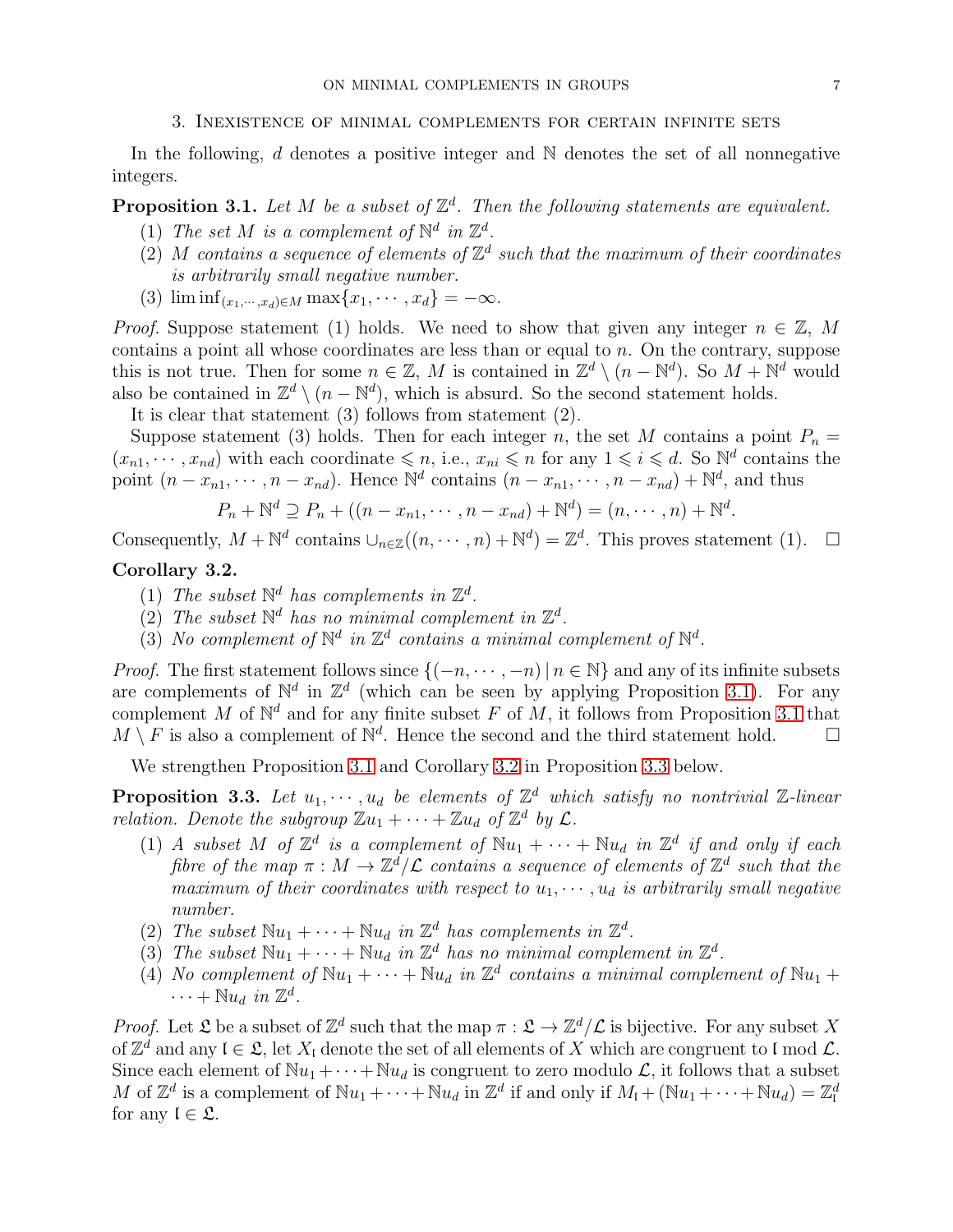Choose an element  $I \in \mathcal{L}$ . Suppose  $M_I + (Nu_I + \cdots + Nu_d) = \mathbb{Z}_I^d$  holds. We claim that  $M_{\rm I}$  contains a sequence of elements of  $\mathbb{Z}_{\rm I}^d$  such that the maximum of their coordinates with respect to  $u_1, \dots, u_d$  is arbitrarily small negative number. On the contrary, suppose this is false. Then for some  $n \in \mathbb{Z}$ ,

$$
M_{\mathfrak{l}} \subseteq \mathbb{Z}_{\mathfrak{l}}^d \setminus (\mathfrak{l} + (n(u_1 + \cdots + u_n)) - (\mathbb{N}u_1 + \cdots + \mathbb{N}u_d)).
$$

So  $M_l + (\mathbb{N}u_1 + \cdots + \mathbb{N}u_d)$  would also be contained in  $\mathbb{Z}_l^d \setminus (l + (n(u_1 + \cdots + u_n)) - (\mathbb{N}u_1 +$  $\cdots + \mathbb{N}u_d$ ), which is absurd. So the claim follows. Conversely, assume that  $M_l$  contains a sequence of elements of  $\mathbb{Z}_I^d$  such that the maximum of their coordinates with respect to  $u_1, \dots, u_d$  is arbitrarily small negative number. So for any  $n \in \mathbb{Z}$ , the set  $M_l$  contains a point  $P_n = 1 + x_{n1}u_1 + \cdots + x_{nd}u_d$  with  $x_{ni} \leq n$  for any  $1 \leq i \leq d$ . So  $\mathbb{N}u_1 + \cdots + \mathbb{N}u_d$ contains the point  $(n - x_{n1})u_1 + \cdots + (n - x_{nd})u_d$ . Hence  $\mathbb{N}u_1 + \cdots + \mathbb{N}u_d$  contains  $((n (x_{n1})u_1 + \cdots + (n - x_{nd})u_d$  + (Nu<sub>1</sub> +  $\cdots$  + Nu<sub>d</sub>), and thus

$$
P_n + \mathbb{N}u_1 + \dots + \mathbb{N}u_d \supseteq P_n + (((n - x_{n1})u_1 + \dots + (n - x_{nd})u_d) + (\mathbb{N}u_1 + \dots + \mathbb{N}u_d)) = I + (n(u_1 + \dots + u_n)) + (\mathbb{N}u_1 + \dots + \mathbb{N}u_d).
$$

Consequently,  $M_1 + (\mathbb{N}u_1 + \cdots + \mathbb{N}u_d)$  contains  $\cup_{n \in \mathbb{Z}} (1 + (n(u_1 + \cdots + u_n)) + (\mathbb{N}u_1 + \cdots + \mathbb{N}u_d)) =$  $\mathbb{Z}_I^d$ . This proves statement (1).

From the first statement, it follows that the set  $\mathfrak{L} + (-\mathbb{N}(u_1 + \cdots + u_d))$  and any of its subsets C containing infinitely many elements of  $\mathfrak{l} + (-\mathbb{N}(u_1 + \cdots + u_d))$  for any  $\mathfrak{l} \in \mathfrak{L}$  is a complement to  $\mathbb{N}u_1 + \cdots + \mathbb{N}u_d$ . So the second statement holds.

For any complement M of  $\mathbb{N}u_1 + \cdots + \mathbb{N}u_d$  in  $\mathbb{Z}^d$  and any finite subset F of M, it follows from the first statement that  $M \setminus F$  is also a complement to  $\mathbb{N}u_1 + \cdots + \mathbb{N}u_d$ . This proves the third and the fourth statement. the third and the fourth statement.

#### 4. Minimal complements of infinite sets in free abelian groups

<span id="page-7-0"></span>We start the section with the statement on existence of minimal complements of subgroups of arbitrary groups as stated in the introduction.

<span id="page-7-1"></span>**Proposition 4.1.** Let G be an arbitrary group with S a subgroup of G. Then every complement of S in G has a minimal complement.

*Proof.* Let C be a complement of S in G. Let M be a subset of C such that  $m_1 m_2^{-1} \notin S$ for any two distinct elements  $m_1, m_2$  of M, and for any  $c \in C$ , S contains  $m_c c^{-1}$  for some  $m_c \in M$ . Then M is a minimal complement to S contained in C.

With the subgroup case done, we shall study minimal complements of sets which are not subgroups.

<span id="page-7-2"></span>**Lemma 4.2.** Let S be a subset of a group G. Suppose there exists a subgroup H of G such that the composite map  $S \to G \to G/H$  is surjective and at least one fibre of this composite map contains exactly one element. Then  $H$  is a minimal complement of  $S$  in  $G$ .

In the above,  $G/H$  denotes the set of equivalence classes under the equivalence relation  $\sim$ defined on G by  $g_1 \sim g_2$  if  $g_1^{-1}g_2 \in H$ .

*Proof.* Note that H is a complement of S in G if and only if the composite map  $S \to G \to$  $G/H$  is surjective. If at least one fibre of the surjective map  $S \to G \to G/H$  contains exactly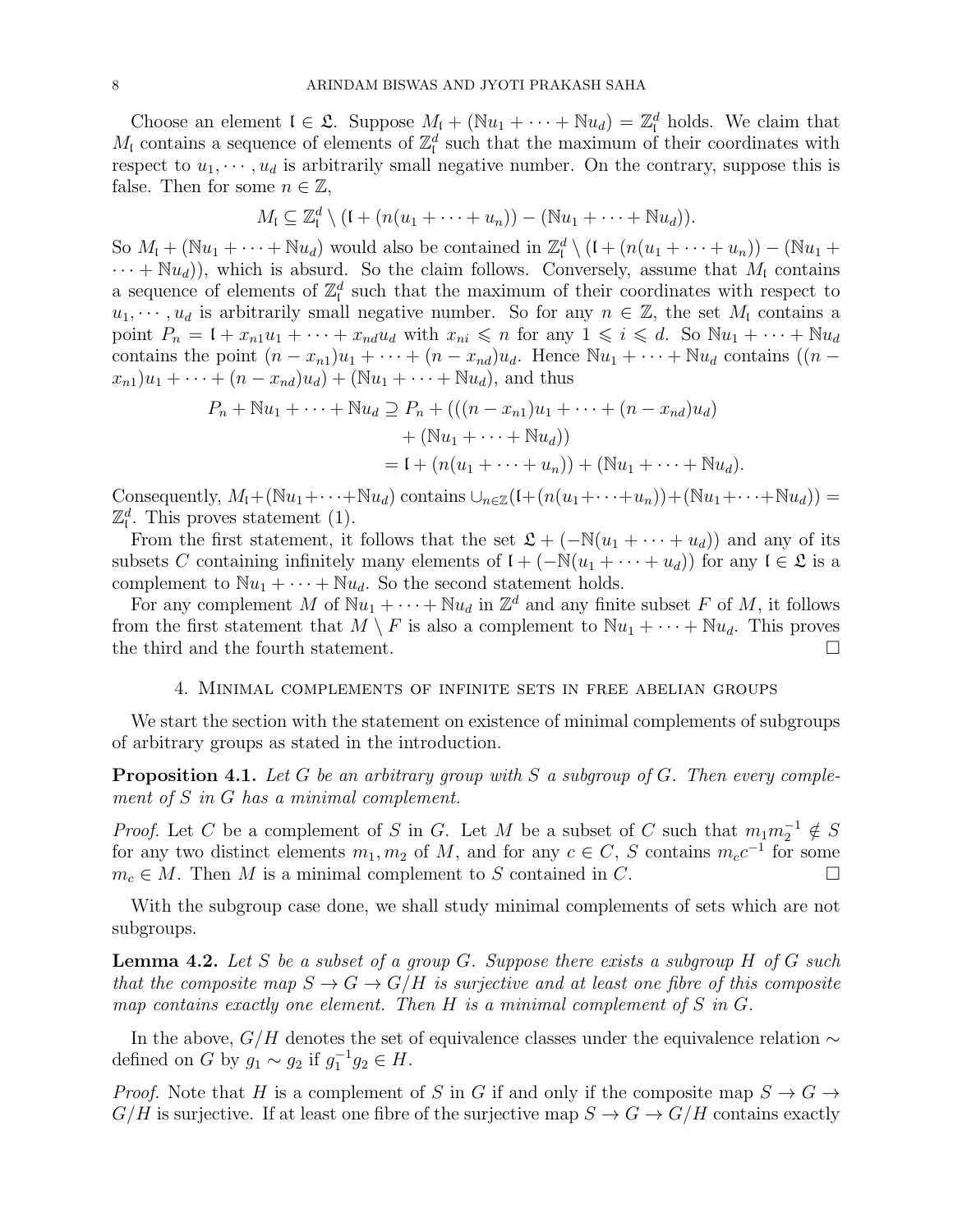one element, then no nonempty proper subset of  $H$  could be a complement to  $S$ . So the Lemma follows.

Next, we will consider free abelian groups of finite rank. For notational convenience, we will consider the free abelian group  $\mathbb{Z}^d$  only. Note that a condition holds for sufficiently large elements of  $\mathbb{Z}^d$  if and only if the condition holds for almost all elements of  $\mathbb{Z}^d$ . This enables us to use the terms "sufficiently large" and "almost all" interchangeably without any confusion. However, to refer to sufficiently large elements, the underlying space is certainly required to have a notion of a metric (which in general is not available in an arbitrary free abelian group).

We will prove Theorems [4.9,](#page-11-1) [4.12](#page-12-2) providing a necessary and a sufficient condition for the existence of minimal complements for eventually periodic sets. We also provide a necessary and sufficient condition for certain eventually periodic sets to have a minimal complement. See Theorem [4.23.](#page-16-2)

<span id="page-8-0"></span>4.1. Periodic and eventually periodic sets. The union of two subsets  $A, B$  of  $\mathbb{Z}^d$  is denoted by  $A \cup B$ . When A, B are disjoint, we write  $A \sqcup B$  to denote the union  $A \cup B$  and to indicate that A, B are disjoint.

In the following,  $u_1, \dots, u_d$  denote elements of  $\mathbb{Z}^d$  which satisfy no nontrivial  $\mathbb{Z}$ -linear relation. Let  $\mathcal L$  denote the subgroup  $\mathbb Z u_1 + \cdots + \mathbb Z u_d$  of  $\mathbb Z^d$ . Two elements  $x, y \in \mathbb Z^d$  are said to be equivalent modulo  $\mathcal{L}$  if  $x - y \in \mathcal{L}$ . Denote by  $\pi$  the quotient map  $\pi : \mathbb{Z}^d \to \mathbb{Z}^d/\mathcal{L}$ . The image of an element  $v \in \mathbb{Z}^d$  under the quotient map  $\pi : \mathbb{Z}^d \to \mathbb{Z}^d/\mathcal{L}$  is denoted by  $\overline{v}$ . A typical element of  $\mathbb{Z}^d/\mathcal{L}$  would be denoted by  $\bar{v}$  (which is legitimate since the quotient map  $\pi: \mathbb{Z}^d \to \mathbb{Z}^d/\mathcal{L}$  is surjective), and by v, we would denote a lift of  $\bar{v}$  to  $\mathbb{Z}^d$ . For any subset X of  $\mathbb{Z}^d$  and any  $\bar{v} \in \mathbb{Z}^d/\mathcal{L}$ , denote by  $X_{\bar{v}}$  the intersection  $X \cap \pi^{-1}(\bar{v})$ . For any subset X of  $\mathbb{Z}^d$ , the restriction of the map  $\pi$  to X is the composite map  $X \hookrightarrow \mathbb{Z}^d \xrightarrow{\pi} \mathbb{Z}^d/\mathcal{L}$ , which we denote by  $\pi_X$  (or, simply by  $\pi$  to avoid cumbersome notation).

<span id="page-8-1"></span>**Definition 4.3.** A nonempty subset X of  $\mathbb{Z}^d$  is called periodic with periods  $u_1, \dots, u_d$ if X is contained in  $F + Nu_1 + \cdots + Nu_d$  for some nonempty finite subset  $F \subset \mathbb{Z}^d$  and  $x + \mathbb{N}u_1 + \cdots + \mathbb{N}u_d$  is contained in X for any  $x \in X$ . A nonempty subset X of  $\mathbb{Z}^d$  is called eventually periodic with periods  $u_1, \dots, u_d$  if X is contained in  $F + Nu_1 + \dots + Nu_d$  for some nonempty finite subset  $F \subset \mathbb{Z}^d$  and  $x + \mathbb{N}u_1 + \cdots + \mathbb{N}u_d$  is contained in X for any sufficiently large element  $x \in X$ .

Example 4.4. For any integer  $k \geq 0$ , the set  $\{(r, -r) \in \mathbb{Z}^2 \mid -k \leq r \leq k\} + \mathbb{N}^2$  is a periodic subset of  $\mathbb{Z}^2$  with periods  $(1, 0), (0, 1)$ . The set  $\mathbb{N}u_1 + \cdots + \mathbb{N}u_d$  appearing in Proposition [3.3](#page-6-3) is periodic and also eventually periodic. Note that the periodic subsets of  $\mathbb{Z}^d$  are also eventually periodic with the same periods. The set  $\mathbb{Z}^d$  is neither periodic nor eventually periodic.

First we prove Proposition [4.5](#page-8-2) and Theorem [4.6,](#page-9-0) which describe the structure of periodic sets and eventually periodic sets.

<span id="page-8-2"></span>**Proposition 4.5.** Let W be a periodic subset of  $\mathbb{Z}^d$  with periods  $u_1, \dots, u_d$ . Let Q denote the image of W under the map  $\pi : W \to \mathbb{Z}^d/\mathcal{L}$ .

(1) The nonempty fibres of the map  $\pi : W \to \mathbb{Z}^d/\mathcal{L}$ , i.e., the sets  $W_{\bar{v}}$  for  $\bar{v} \in \mathcal{Q}$  are periodic with periods  $u_1, \dots, u_d$ .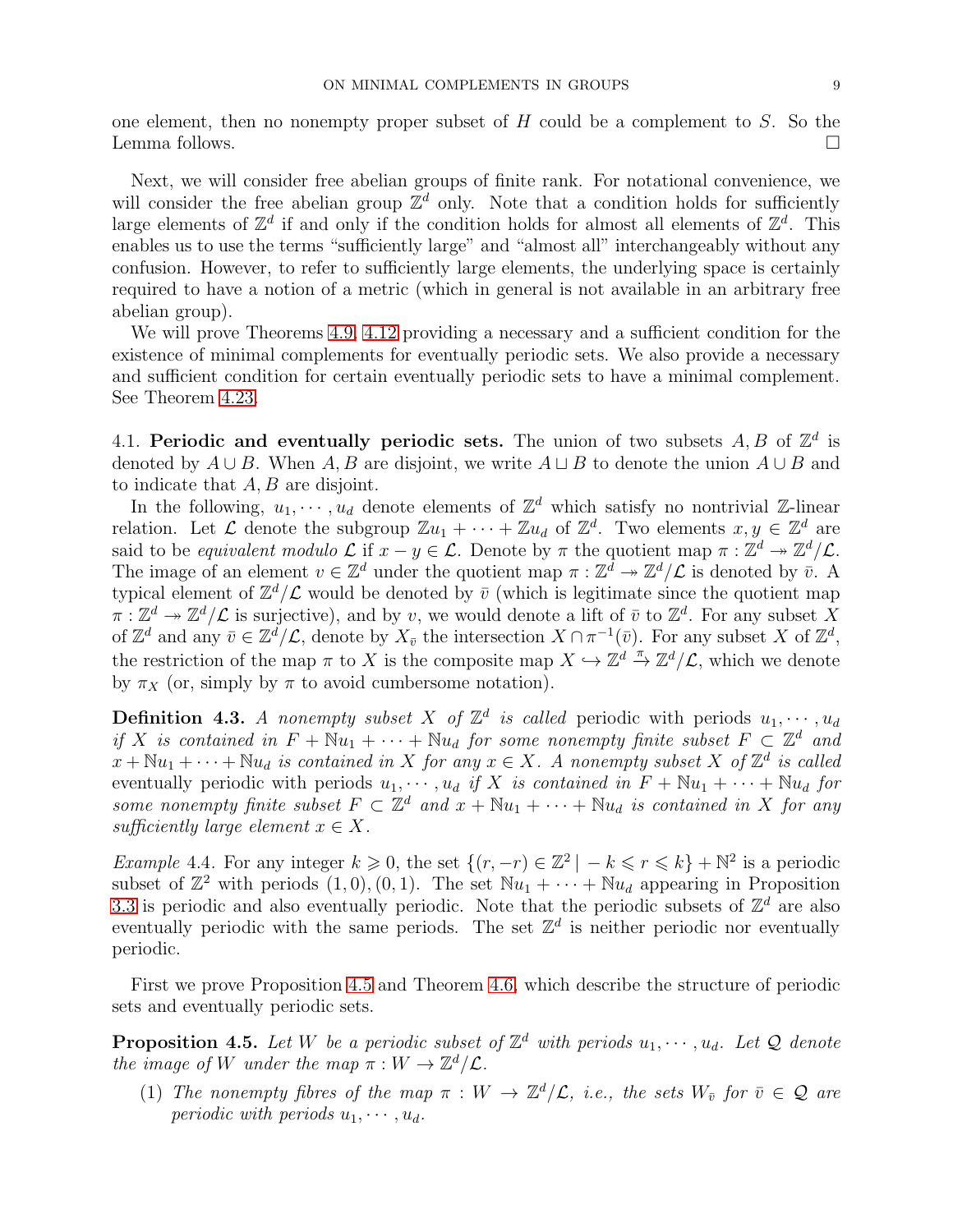(2) For any  $\bar{v} \in \mathcal{Q}$ , denote by  $\mathcal{W}'_{\bar{v}}$  the set of elements  $w \in W_{\bar{v}}$  such that the intersection of the sets  $w - (\mathbb{N}u_1 + \cdots + \mathbb{N}u_d)$  and  $W_{\bar{v}}$  contains no element other than w. Then for any  $\bar{v}\in\mathcal{Q},$  the set  $\mathcal{W}'_{\bar{v}}$  is a nonempty finite subset of  $W_{\bar{v}}$  and the equality

$$
(4.1) \t W_{\bar{v}} = \mathcal{W}'_{\bar{v}} + (\mathbb{N}u_1 + \cdots + \mathbb{N}u_d)
$$

holds.

(3) Let W denote the set of elements  $w \in W$  such that the intersection of the sets  $w - (\mathbb{N}u_1 + \cdots + \mathbb{N}u_d)$  and W contains no element other than w. Then the equalities

$$
\mathcal{W} = \sqcup_{\bar{v} \in \mathcal{Q}} \mathcal{W}'_{\bar{v}},
$$
  
\n
$$
\mathcal{W}_{\bar{v}} = \mathcal{W}'_{\bar{v}},
$$
  
\n
$$
W = \mathcal{W} + (\mathbb{N}u_1 + \dots + \mathbb{N}u_d)
$$
  
\n
$$
= \sqcup_{\bar{v} \in \mathcal{Q}} (\mathcal{W}_{\bar{v}} + (\mathbb{N}u_1 + \dots + \mathbb{N}u_d))
$$

hold.

*Proof.* Since W is periodic with periods  $u_1, \dots, u_d$ , and  $\mathcal L$  is equal to  $\mathbb Z u_1 + \dots + \mathbb Z u_d$ , it follows that the nonempty fibres of the map  $\pi : W \to \mathbb{Z}^d/\mathcal{L}$  are periodic with periods  $u_1, \dots, u_d$ . These fibres are precisely the sets  $W_{\bar{v}}$  for  $\bar{v} \in \mathcal{Q}$ . This proves the first statement.

Let  $\bar{v}$  be an element of Q and  $v \in W_{\bar{v}}$  be a lift of  $\bar{v}$  modulo  $\mathcal{L}$ . Note that  $-v+W_{\bar{v}}$  is periodic with periods  $u_1, \dots, u_d$  and there exists a nonempty finite subset F of  $\mathbb{Z}^d$  such that  $-v+W_{\bar{v}}$ is contained in  $F + Nu_1 + \cdots + Nu_d$ . Since  $-v + W_{\bar{v}}$  is contained in  $\mathbb{Z}u_1 + \cdots + \mathbb{Z}u_d$ , note that F can be taken to be a subset of  $\mathbb{Z}u_1 + \cdots + \mathbb{Z}u_d$ . For  $1 \leq i \leq d$ , let  $\lambda_i$  denote the minimum of the *i*-th coordinates of the elements of F. Then it follows that  $F + Nu_1 + \cdots + Nu_d$  is contained in  $(\lambda_1u_1 + \cdots + \lambda_d u_d) + (\mathbb{N}u_1 + \cdots + \mathbb{N}u_d)$ . So  $-v + W_{\bar{v}}$  is periodic with periods  $u_1, \dots, u_d$  and it is contained in  $(\lambda_1 u_1 + \dots + \lambda_d u_d) + (\mathbb{N}u_1 + \dots + \mathbb{N}u_d)$ . Note that

$$
(4.2) \t-v+{\mathcal W}'_{\bar{v}}=\{u\in (-v+W_{\bar{v}})\,|\,(u-(\mathbb{N}u_1+\cdots+\mathbb{N}u_d))\cap (-v+W_{\bar{v}})=\{u\}\}.
$$

Then the second statement follows since if a periodic subset U of  $\mathbb{Z}^d$  with periods  $u_1, \dots, u_d$ is contained in  $(\mu_1u_1 + \cdots + \mu_du_d) + (\mathbb{N}u_1 + \cdots + \mathbb{N}u_d)$  for some integers  $\mu_1, \cdots, \mu_d$ , then  $\mathcal{U} := \{u \in U \mid (u - (\mathbb{N}u_1 + \cdots + \mathbb{N}u_d)) \cap U = \{u\}\}\$ is a nonempty finite subset of U and

$$
(4.3) \tU = \mathcal{U} + (\mathbb{N}u_1 + \dots + \mathbb{N}u_d)
$$

holds.

If w is an element of W and  $\pi(w)$  is equal to  $\bar{v}$ , then the intersection of the sets  $w-(\mathbb{N}u_1+$  $\cdots + \mathbb{N}u_d$ ) and  $W_{\bar{v}}$  contains no element other than w. Hence w belongs to  $\mathcal{W}'_{\bar{v}}$ . So W is contained in  $\sqcup_{\bar{v}\in\mathcal{Q}}\mathcal{W}'_{\bar{v}}$ . Note that for any  $\bar{v}\in\mathcal{Q}$  and any  $w\in W_{\bar{v}}$ ,

$$
(4.4) \qquad (w - (\mathbb{N}u_1 + \dots + \mathbb{N}u_d)) \cap W = (w - (\mathbb{N}u_1 + \dots + \mathbb{N}u_d)) \cap W_{\bar{v}} = \{w\}.
$$

This implies that  $\sqcup_{\bar{v}\in\mathcal{Q}}\mathcal{W}'_{\bar{v}}$  is contained in W, proving the first equality in statement (3). Then the remaining two equalities are immediate.

<span id="page-9-0"></span>**Theorem 4.6.** Let W be an eventually periodic subset of  $\mathbb{Z}^d$  with periods  $u_1, \dots, u_d$ .

- (1) Let W denote the set of all elements  $w \in W$  such that  $w + \mathbb{N}u_1 + \cdots + \mathbb{N}u_d$  is not contained in W. Then  $\mathscr W$  is a finite set.
- (2) The set  $W \setminus W$  is periodic with periods  $u_1, \dots, u_d$ .
- (3) The following sets are equal.
	- (a) The set of all elements of  $\mathbb{Z}^d/\mathcal{L}$  having infinite fibre under the composite map  $W \hookrightarrow \mathbb{Z}^d \twoheadrightarrow \mathbb{Z}^d/\mathcal{L}.$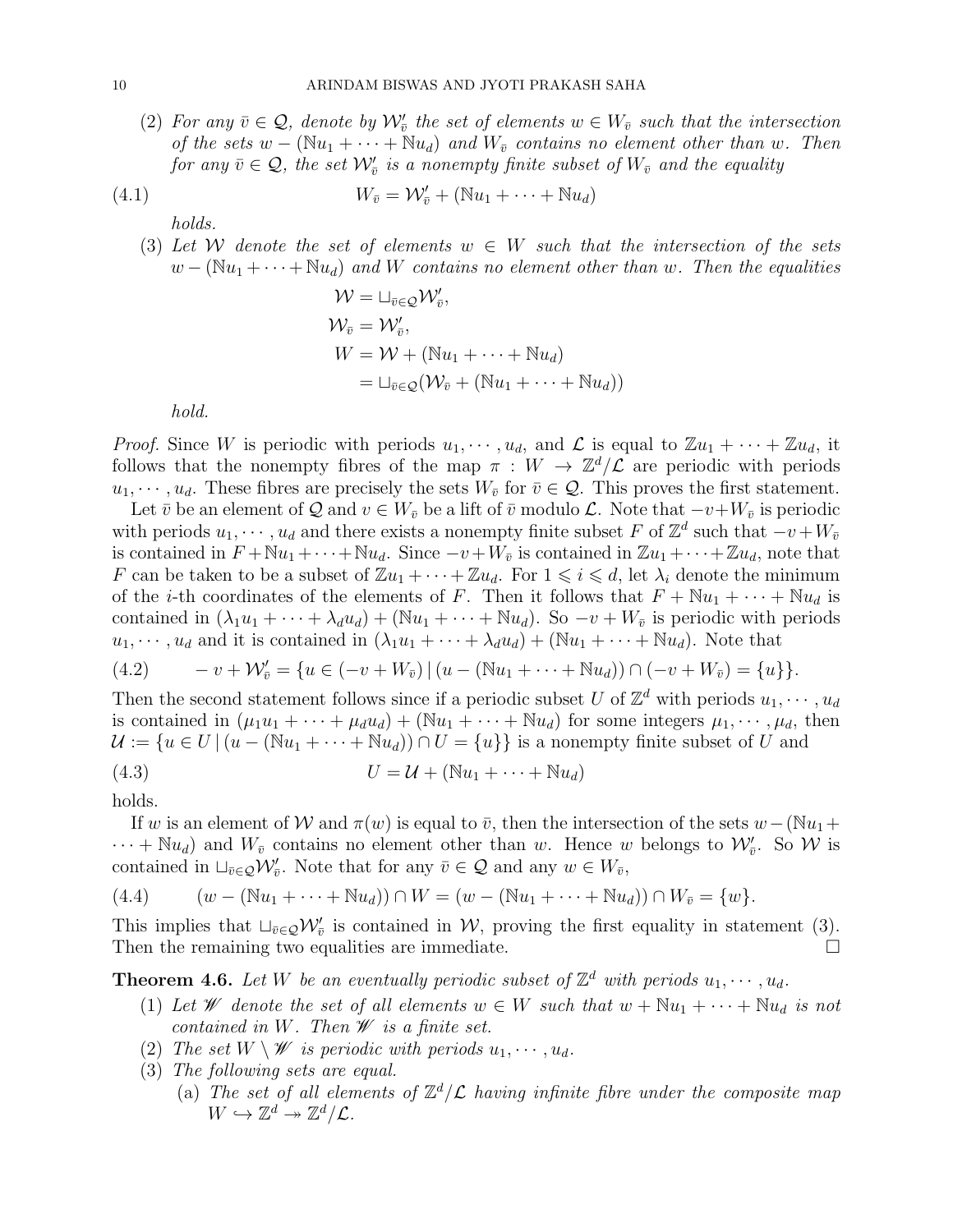- (b) The set of all elements of  $\mathbb{Z}^d/\mathcal{L}$  having infinite fibre under the composite map  $W \setminus \mathscr{W} \hookrightarrow \mathbb{Z}^d \twoheadrightarrow \mathbb{Z}^d/\mathcal{L}.$
- (c) The image  $\pi(W \setminus W)$  of  $W \setminus W$  under  $\pi$ , to be denoted by Q.
- (4) The nonempty fibres of the map  $\pi: W \setminus W \to \mathbb{Z}^d/\mathcal{L}$ , i.e., the sets  $(W \setminus W)_{\bar{v}}$  for  $\bar{v} \in \mathcal{Q}$  are periodic with periods  $u_1, \dots, u_d$ .
- (5) For any  $\overline{v} \in \mathcal{Q}$ , denote by  $\mathcal{W}'_{\overline{v}}$  the set of elements  $w \in (W \setminus \mathscr{W})_{\overline{v}}$  such that the intersection of the sets  $w - (\mathbb{N}u_1 + \cdots + \mathbb{N}u_d)$  and  $(W \setminus W)_{\bar{v}}$  contains no element other than w. Then for any  $\bar{v} \in \mathcal{Q}$ , the equality

(4.5) 
$$
(W \setminus \mathscr{W})_{\bar{v}} = \mathcal{W}'_{\bar{v}} + (\mathbb{N}u_1 + \cdots + \mathbb{N}u_d)
$$

holds. Moreover,  $\mathcal{W}_{\bar{v}}'$  is a finite set.

(6) Let W denote the set of elements  $w \in W \setminus \mathscr{W}$  such that the intersection of the sets  $w - (\mathbb{N}u_1 + \cdots + \mathbb{N}u_d)$  and  $W \setminus W$  contains no element other than w. Then the equalities

$$
\mathcal{W} = \sqcup_{\bar{v} \in \mathcal{Q}} \mathcal{W}'_{\bar{v}},
$$
  
\n
$$
\mathcal{W}_{\bar{v}} = \mathcal{W}'_{\bar{v}},
$$
  
\n
$$
W \setminus \mathscr{W} = \mathcal{W} + (\mathbb{N}u_1 + \dots + \mathbb{N}u_d)
$$
  
\n
$$
= \sqcup_{\bar{v} \in \mathcal{Q}} (\mathcal{W}_{\bar{v}} + (\mathbb{N}u_1 + \dots + \mathbb{N}u_d))
$$

hold.

(7) The following

(4.6)  $W = \mathscr{W} \sqcup (\mathcal{W} + (\mathbb{N}u_1 + \cdots + \mathbb{N}u_d)) = \mathscr{W} \sqcup (\sqcup_{\bar{v} \in \mathcal{O}}(\mathcal{W}_{\bar{v}} + (\mathbb{N}u_1 + \cdots + \mathbb{N}u_d)))$ expresses W as a disjoint union of its subsets.

*Proof.* Since W is eventually periodic with periods  $u_1, \dots, u_d$ , it contains  $w + Nu_1 + \dots + Nu_d$ for almost all  $w \in W$ . So it follows that  $\mathscr W$  is finite.

Since W is nonempty, it is infinite. So  $W \setminus \mathscr{W}$  is nonempty. Moreover, since W is eventually periodic, it follows that  $W \setminus \mathscr{W}$  is contained in  $F + (\mathbb{N}u_1 + \cdots + \mathbb{N}u_d)$  for some finite subset F of  $\mathbb{Z}^d$ . By the definition of W, it follows that  $(W \setminus W) + (\mathbb{N}u_1 + \cdots + \mathbb{N}u_d)$  is contained in W. To prove that  $W \setminus \mathscr{W}$  is periodic with periods  $u_1, \dots, u_d$ , it only remains to show that  $(W \setminus \mathscr{W}) + (\mathbb{N}u_1 + \cdots + \mathbb{N}u_d)$  does not intersect with  $\mathscr{W}$ . Suppose  $\mathscr{W}$  contains  $w + \lambda_1 u_1 + \cdots + \lambda_d u_d$  for some  $w \in W \setminus \mathscr{W}$  and for some  $\lambda_1, \cdots, \lambda_d \in \mathbb{N}$ . So for some  $\mu_1, \dots, \mu_d \in \mathbb{N}$ , the vector  $(w + \lambda_1 u_1 + \dots + \lambda_d u_d) + (\mu_1 u_1 + \dots + \mu_d u_d)$  would not be contained in W, which is absurd since  $w \in W \setminus \mathscr{W}$ . Consequently,  $(W \setminus \mathscr{W}) + (\mathbb{N}u_1 + \cdots + \mathbb{N}u_d)$  is contained in  $W \setminus \mathscr{W}$ . Hence  $W \setminus \mathscr{W}$  is periodic with periods  $u_1, \dots, u_d$ .

Note  $W = \mathscr{W} \sqcup (W \setminus \mathscr{W})$  is a decomposition of W into two disjoint subsets where  $\mathscr{W}$ is finite and  $W \setminus \mathscr{W}$  is infinite. Since the set  $\mathbb{Z}^d/\mathcal{L}$  is finite, it follows that an element  $\bar{v}$ of  $\mathbb{Z}^d/\mathcal{L}$  has infinite fibre under  $\pi : W \to \mathbb{Z}^d/\mathcal{L}$  if and only if it has infinite fibre under  $\pi: W \setminus \mathscr{W} \to \mathbb{Z}^d/\mathcal{L}$ . Moreover, any element in the image of the map  $\pi: W \setminus \mathscr{W} \to \mathbb{Z}^d/\mathcal{L}$  has infinite fibre because  $W \setminus \mathscr{W}$  contains the  $(\mathbb{N}u_1 + \cdots + \mathbb{N}u_d)$ -translate of any of its points. Hence the three sets in part  $(a)$ ,  $(b)$ ,  $(c)$  are equal.

The statements  $(4)$ ,  $(5)$ ,  $(6)$ ,  $(7)$  follow from Proposition [4.5.](#page-8-2)

Remark 4.7. The decomposition of an eventually periodic subset W of  $\mathbb{Z}^d$  with periods  $u_1, \cdots, u_d$  as

$$
W = \mathscr{W} \sqcup (\mathcal{W} + (\mathbb{N}u_1 + \cdots + \mathbb{N}u_d))
$$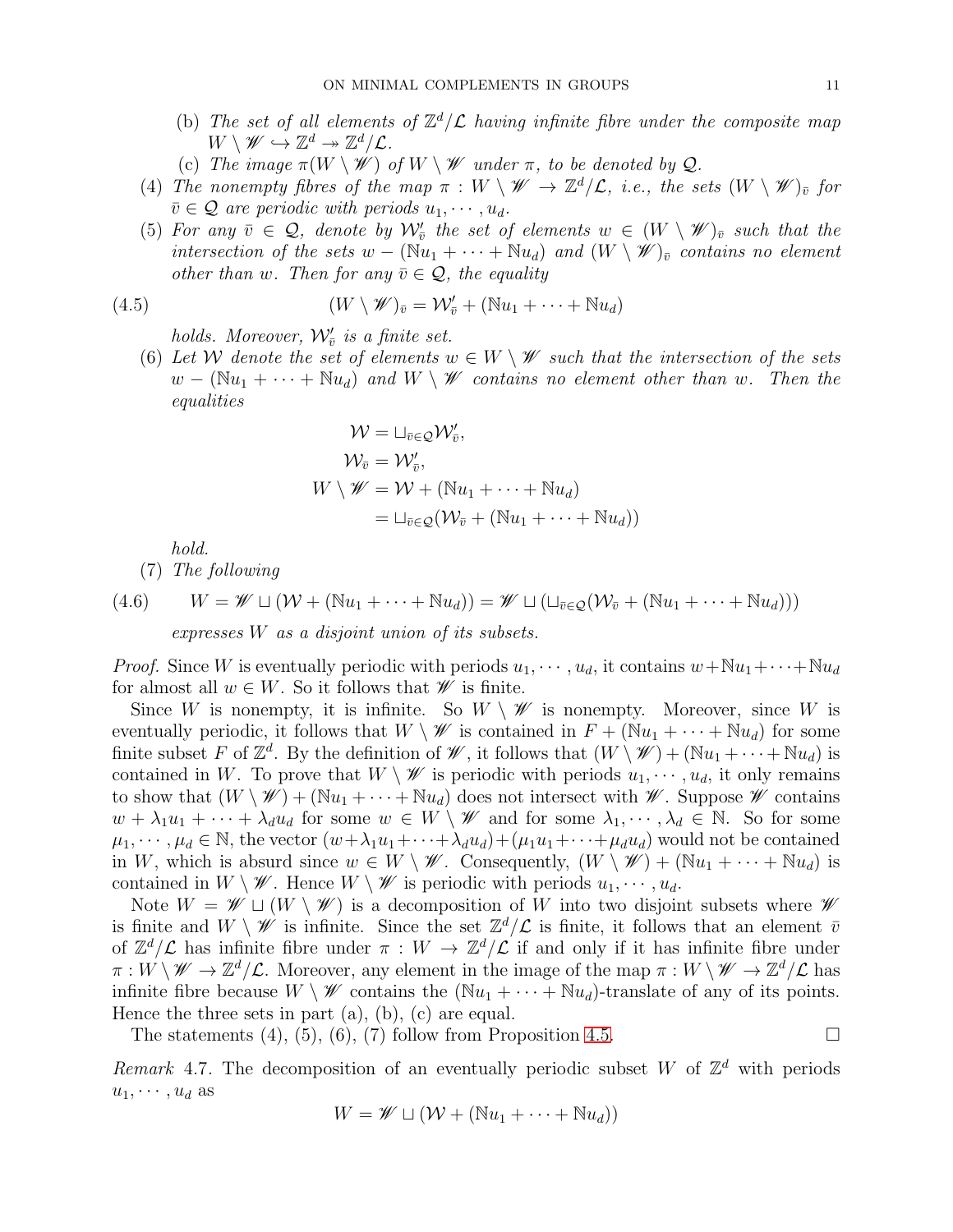is unique (where  $\mathscr{W}, \mathscr{W}$  are as in Theorem [4.6\)](#page-9-0) in the sense that if  $\mathscr{W}', \mathscr{W}'$  are subsets of W such that  $w + (\mathbb{N}u_1 + \cdots + \mathbb{N}u_d)$  is not contained in W for any  $w \in \mathscr{W}'$  and W is equal to the disjoint union  $\mathscr{W}' \sqcup (\mathcal{W}' + (\mathbb{N}u_1 + \cdots + \mathbb{N}u_d)),$  then  $\mathscr{W} = \mathscr{W}', \mathcal{W} = \mathcal{W}'.$ 

Remark 4.8. Note that not all the nonempty subsets X of  $\mathbb{Z}^d$  satisfying

<span id="page-11-2"></span>
$$
(4.7) \t\t X \supseteq X + (\mathbb{N}u_1 + \cdots + \mathbb{N}u_d)
$$

are of the form  $W + (\mathbb{N}u_1 + \cdots + \mathbb{N}u_d)$  for some subset W of  $\mathbb{Z}^d$  satisfying condition (3) of Proposition [4.5](#page-8-2) (for instance, consider the subset  $\mathbb{Z} \times \mathbb{N}$  of  $\mathbb{Z}^2$ ). Moreover, there are subsets X of  $\mathbb{Z}^d$  which satisfy Equation [\(4.7\)](#page-11-2) and are of the form  $\mathcal{W} + (\mathbb{N}u_1 + \cdots + \mathbb{N}u_d)$ , but are not periodic, i.e., not contained in the sum of  $\mathbb{N}u_1 + \cdots + \mathbb{N}u_d$  and a nonempty finite set (for instance, consider the subset  $\{(n, -n) | n \in \mathbb{N}\} + \mathbb{N}^2$  of  $\mathbb{Z}^2$ .

### <span id="page-11-0"></span>4.2. Necessary condition.

<span id="page-11-1"></span>**Theorem 4.9.** Let W be an eventually periodic subset of  $\mathbb{Z}^d$  with periods  $u_1, \dots, u_d$ . Let W, W be as in Theorem [4.6.](#page-9-0) Let M be a minimal complement of W in  $\mathbb{Z}^d$ . Let  $M_\infty$  denote the union of those fibres of the map  $\pi : M \to \mathbb{Z}^d/\mathcal{L}$  containing a sequence of elements of  $\mathbb{Z}^d$  such that the maximum of their coordinates with respect to  $u_1, \dots, u_d$  is arbitrarily small negative number. Let M be a subset of  $M_\infty$  such that the composite map  $\mathcal{M} \hookrightarrow M_\infty \twoheadrightarrow \pi(M_\infty)$  is a bijection. Let  $\mathscr{W}_0$  (resp.  $\mathscr{W}_1$ ) denote the set of elements of  $\mathscr{W}$  which are congruent to some element (resp. no element) of W modulo  $\mathcal{L}^1$  $\mathcal{L}^1$ . Then the following statements hold.

- (1) The set  $M_{\infty}$  is an infinite set, M is a nonempty finite subset of  $M_{\infty}$ ,  $\mathscr{W}_1$  is nonempty, and the map  $\pi : (\mathcal{M} + (\mathcal{W} \cup \mathcal{W}_1)) \to \mathbb{Z}^d/\mathcal{L}$  is surjective.
- (2) For any  $m \in \mathcal{M}$ , there exists  $w \in \mathscr{W}_1$  such that  $m + w \not\equiv m' + w' \mod \mathcal{L}$  for any  $m' \in \mathcal{M}, w' \in \mathcal{W}$ .

*Proof.* Let  $M_{\text{fin}}$  denote  $M \setminus M_{\infty}$ . Let  $\mathfrak{L}$  be a subset of  $\mathbb{Z}^d$  such that the map  $\pi : \mathfrak{L} \to \mathbb{Z}^d/\mathcal{L}$  is bijective. By Theorem [4.6](#page-9-0) (7), it follows that for each  $\mathfrak{l} \in \mathfrak{L}$ , there exists a positive integer  $\lambda_1$  such that the intersection of  $M_{fin} + W$  and  $( + (-\lambda_1(u_1 + \cdots + u_d)) + (-(\mathbb{N}u_1 + \cdots + \mathbb{N}u_d))$ is empty. Hence  $M_{fin} + W$  contains no element of the set  $\mathfrak{L} + (-(\max_{i \in \mathfrak{L}} \lambda_i)(u_1 + \cdots + u_d)) +$  $(-(\mathbb{N}u_1 + \cdots + \mathbb{N}u_d))$ . Since M is a complement of W in  $\mathbb{Z}^d$  and M is equal to the union of  $M_{\rm fin}$  and  $M_{\infty}$ , it follows that  $M_{\infty}$  is nonempty and

<span id="page-11-4"></span>(4.8) 
$$
M_{\infty} + W \supseteq \mathfrak{L} + \left( - (\max_{\mathfrak{l} \in \mathfrak{L}} \lambda_{\mathfrak{l}} (u_1 + \cdots + u_d)) \right) + \left( - (\mathbb{N} u_1 + \cdots + \mathbb{N} u_d) \right).
$$

So  $M_{\infty}$  is infinite and M is nonempty. If W were empty, then Equation [\(4.8\)](#page-11-4) would imply

$$
(4.9) M_{\infty} + \mathcal{W} + (\mathbb{N}u_1 + \cdots + \mathbb{N}u_d) \supseteq \mathfrak{L} + \left( - (\max_{\mathfrak{l} \in \mathfrak{L}} \lambda_{\mathfrak{l}}(u_1 + \cdots + u_d)) \right) + \left( - (\mathbb{N}u_1 + \cdots + \mathbb{N}u_d) \right).
$$

Then for any  $m_0 \in M_\infty$ ,  $M \setminus \{m_0\}$  would be a complement to W. Indeed, given an element  $x \in \mathbb{Z}^d$ , it is equal to  $m + w$  for some  $m \in M$  and  $w \in W$ . If  $m \neq m_0$ , then x belongs to  $M \setminus \{m_0\} + W$ . If  $m = m_0$ , then for some positive integers  $\mu_1, \dots, \mu_d, M_\infty$  would contain  $m_0 - (\mu_1 u_1 + \cdots + \mu_d u_d)$ . Since w belongs to  $W = \mathcal{W} + (\mathbb{N} u_1 + \cdots + \mathbb{N} u_d)$ , it follows that  $w + (\mu_1 u_1 + \cdots + \mu_d u_d)$  belongs to W. Hence x belongs to  $M \setminus \{m_0\} + W$ . So  $M \setminus \{m_0\} + W$ is equal to  $\mathbb{Z}^d$ , which is absurd. Hence  $\mathscr W$  is nonempty. Now, using Theorem [4.6](#page-9-0) (7) again, we obtain from Equation [\(4.8\)](#page-11-4) that the map

$$
\pi: (\mathcal{M} + (\mathcal{W} \cup \mathscr{W})) \to \mathbb{Z}^d/\mathcal{L}
$$

<span id="page-11-3"></span><sup>&</sup>lt;sup>1</sup> Equivalently,  $\mathscr{W}_0$  is the inverse image of Q under the map  $\pi : \mathscr{W} \to \mathbb{Z}^d/\mathcal{L}$ , and  $\mathscr{W}_1$  is its complement in  $\mathscr{W}.$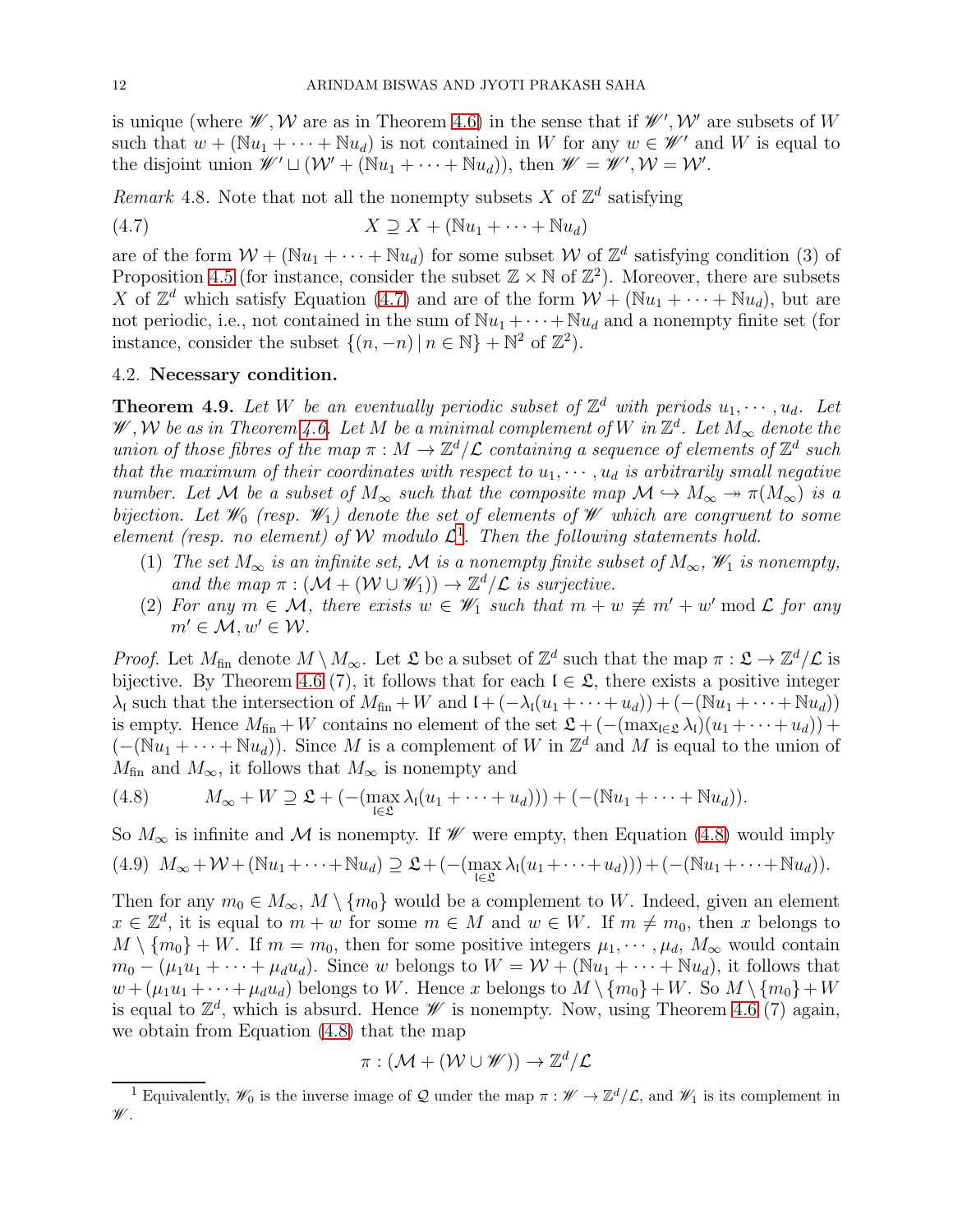is surjective. By the definition of  $\mathscr{W}_0$ , it follows that the map  $\pi : (\mathcal{M} + (\mathcal{W} \cup \mathscr{W}_1)) \to \mathbb{Z}^d/\mathcal{L}$ is surjective. This proves the first statement.

Now we prove that the second statement is true. On the contrary, suppose the second statement is false. So there exists an element  $m \in \mathcal{M}$  such that for each  $w \in \mathscr{W}_1$ , there exist elements  $m' \in \mathcal{M}, w' \in \mathcal{W}$  such that  $m + w \equiv m' + w' \mod \mathcal{L}$ . We prove that  $M \setminus \{m\}$  is a complement to  $W$ , which would contradict the minimality of  $M$ , and thereby establish the second statement.

Let x be an element of  $\mathbb{Z}^d$ . Since M is a complement of W, it follows that  $x = m_0 + w_0$  for some  $m_0 \in M$ ,  $w_0 \in W$ . If  $m_0 \neq m$ , then x belongs to  $M \setminus \{m\} + W$ . Suppose  $m_0$  is equal to m, i.e.,  $x = m + w_0$ . If  $w_0$  belongs to  $\mathscr{W}_1$ , then there exist elements  $m' \in \mathcal{M}, w' \in \mathcal{W}$ such that  $m + w_0 \equiv m' + w' \mod \mathcal{L}$ . This gives  $x = m' + w' + (n_1u_1 + \cdots + n_du_d)$  for some integers  $n_1, \dots, n_d$ . Since w' belongs to W, for any integers  $r_1, \dots, r_d$  with  $r_i \geq -n_i$ , W contains  $w' + (n_1u_1 + \cdots + n_du_d) + (r_1u_1 + \cdots + r_du_d)$ . Since  $m' \in \mathcal{M} \subseteq M_\infty$ , it follows that  $m' - (\lambda_1 u_1 + \cdots + \lambda_d u_d) \in M_\infty \setminus \{m\} \subseteq M \setminus \{m\}$  for some integers  $\lambda_1, \dots, \lambda_d$  satisfying  $\lambda_i \geqslant \max\{0, -n_i\}$  for  $1 \leqslant i \leqslant d$ . Hence  $x = (m' - (\lambda_1 u_1 + \cdots + \lambda_d u_d)) + (w' + (n_1 u_1 + \cdots + n_d u_d))$  $\cdots + n_d u_d$  +  $(\lambda_1 u_1 + \cdots + \lambda_d u_d)$  belongs to  $M \setminus \{m\} + W$ . On the other hand, if  $w_0$  does not belong to  $\mathscr{W}_1$ , then  $w_0$  belongs to  $\mathscr{W}_0 \sqcup (\mathcal{W} + (\mathbb{N}u_1 + \cdots + \mathbb{N}u_d))$ . Since the image of  $\mathscr{W}_0$ under  $\pi : \mathscr{W}_0 \to \mathbb{Z}^d/\mathcal{L}$  is contained in Q and the image of W under  $\pi : \mathcal{W} \to \mathbb{Z}^d/\mathcal{L}$  is equal to Q, there exist positive integers  $\mu_1, \cdots, \mu_d$  such that  $w_0 + \mu_1 u_1 + \cdots + \mu_d u_d$  belongs to  $W + (\mathbb{N}u_1 + \cdots + \mathbb{N}u_d)$ . Moreover, since  $m \in M \subseteq M_\infty$ , there exist integers  $\lambda_1, \cdots, \lambda_d$  with  $\lambda_i \geqslant \mu_i$  for any  $1 \leqslant i \leqslant d$  such that  $m-(\lambda_1u_1+\cdots+\lambda_d u_d)$  belongs to  $M_\infty \setminus \{m\} \subseteq M \setminus \{m\}.$ Also note that  $w_0 + \lambda_1 u_1 + \cdots + \lambda_d u_d$  belongs to W because  $w_0 + \mu_1 u_1 + \cdots + \mu_d u_d$  belongs to  $W + (\mathbb{N}u_1 + \cdots + \mathbb{N}u_d) \subseteq W$  and  $\lambda_i \geq \mu_i$  for any  $1 \leq i \leq r$ . So  $x = m + w_0$  belongs to  $M \setminus \{m\} + W$ . Consequently, x belongs to  $M \setminus \{m\} + W$  whether  $w_0$  belongs to  $\mathscr{W}_1$  or not. Hence  $M \setminus \{m\}$  is a complement to W, which is a contradiction to the given condition that <br>M is a minimal complement to W. So the second statement is true.  $M$  is a minimal complement to  $W$ . So the second statement is true.

*Remark* 4.10. Note that Theorem [4.9](#page-11-1) is in accordance with Corollary [3.2\(](#page-6-1)2), (3) and Proposition  $3.3(3)$ ,  $(4)$ .

<span id="page-12-1"></span>**Corollary 4.11.** By Theorem [4.9\(](#page-11-1)1), periodic subsets of  $\mathbb{Z}^d$  do not have minimal complements in  $\mathbb{Z}^d$ .

## <span id="page-12-0"></span>4.3. Sufficient condition.

<span id="page-12-2"></span>**Theorem 4.12.** Let W be an eventually periodic subset of  $\mathbb{Z}^d$  with periods  $u_1, \dots, u_d$ . Let W, W be as in Theorem [4.6,](#page-9-0) and  $\mathcal{W}_1$  be as in Theorem [4.9.](#page-11-1) Suppose  $\mathcal{W}_1$  is nonempty and there exists a nonempty finite subset M of  $\mathbb{Z}^d$  such that the following conditions hold.

- (1) The map  $\pi : \mathcal{M} \to \mathbb{Z}^d/\mathcal{L}$  is injective.
- (2) The map  $\pi : (\mathcal{M} + (\mathcal{W} \cup \mathcal{W}_1)) \to \mathbb{Z}^d/\mathcal{L}$  is surjective.
- (3) For any  $m \in \mathcal{M}$ , there exists  $w \in \mathscr{W}_1$  such that  $m + w \not\equiv m' + w' \mod \mathcal{L}$  for any  $m' \in \mathcal{M} \setminus \{m\}, w' \in \mathcal{W} \cup \mathcal{W}_1$ .

Then W has a minimal complement in  $\mathbb{Z}^d$ .

*Proof.* Let C denote the collection of all elements in  $\mathbb{Z}^d$  which are congruent to some element of M modulo  $\mathcal{L}$ , and C' denote the collection of all elements in  $\mathbb{Z}^d$  which are congruent to no element of  $\mathcal{M} + \mathcal{W}$  modulo  $\mathcal{L}$ . Note that  $C + \mathscr{W}_1$  contains all elements of  $\mathbb{Z}^d$  which are congruent to some element of  $\mathcal{M} + \mathscr{W}_1$ . By the first condition, it follows that each element of  $C'$  is congruent to some element of  $\mathcal{M} + \mathcal{W}_1$ . So  $C + \mathcal{W}_1$  contains  $C'$ .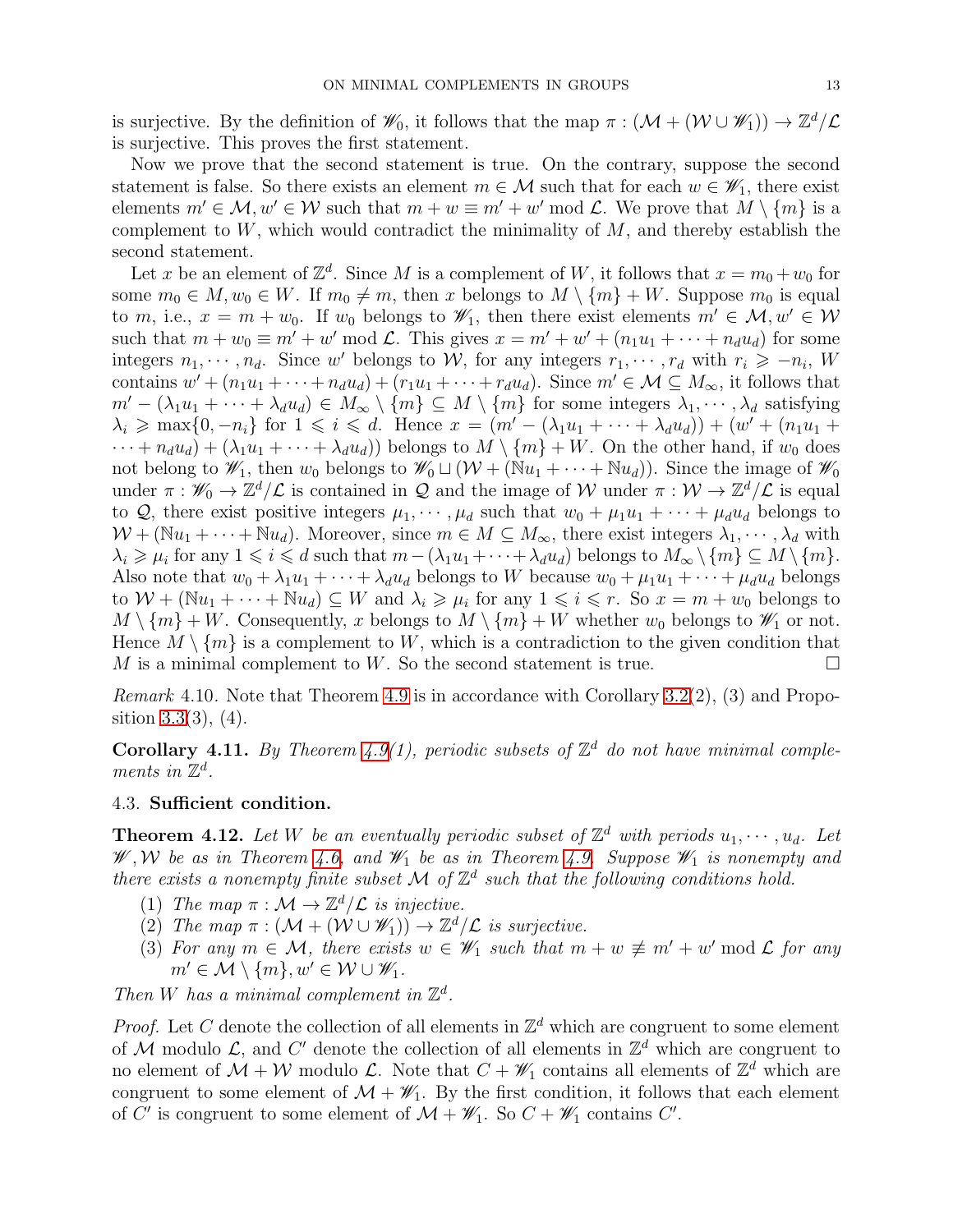We claim that C has a subset M such that M is minimal among the subsets of C with respect to the property that  $M + \mathscr{W}_1$  contains C'. Note that C is countably infinite. Hence its elements can be enumerated by the positive integers. Write  $C = \{c_i | i \geq 1\}$ . Define  $C_1$ to be equal to C and for any integer  $i \geq 1$ , define

(4.10) 
$$
C_{i+1} = \begin{cases} C_i \setminus \{c_i\} & \text{if } C_i \setminus \{c_i\} + \mathscr{W}_1 \text{ contains } C', \\ C_i & \text{otherwise.} \end{cases}
$$

Let M denote the intersection  $\bigcap_{i\geqslant 1} C_i$ . Note that for each  $x \in C'$  and any integer  $i \geqslant 1$ , there exist elements  $c_{x,i} \in C_i$  and  $w_{x,i} \in \mathscr{W}_1$  such that  $x = c_{x,i} + w_{x,i}$  holds. Since  $\mathscr{W}_1$  is a nonempty finite set, by the Pigeonhole principle, for some element  $t \in \mathscr{W}_1$ , the equality  $t = w_{x,i}$  holds for infinitely many positive integers i. Hence for infinitely many  $i \geq 1$ , we obtain  $x-t = c_{x,i}$ , which is an element of  $C_i$ . Consequently, for each positive integer k, there exists an integer  $i_k > k$  such that  $x - t$  is an element of  $C_{i_k}$ , which is contained in  $C_k$  (as  $i_k > k$ ) and thus  $C_k$  contains  $x - t$ . We conclude that for each  $x \in C'$ , there exists an element  $t \in \mathcal{W}_1$  such that  $x - t$  belongs to  $C_k$  for any  $k \geq 1$ , i.e.,  $x - t \in M$ . In other words,  $M + \mathscr{W}_1$  contains C'. Moreover, M is minimal with respect to the property that  $M + \mathscr{W}_1$  contains C'. On the contrary, assume that for some integer  $j \geq 1$ , M contains  $c_j$  and  $M \setminus \{c_j\} + \mathscr{W}_1$  contains C'. Since M is contained in  $C_j$ , it follows that  $C_j \setminus \{c_j\} + \mathscr{W}_1$  contains C'. So  $C_{j+1}$  does not contain  $c_j$  and hence  $c_j$  does not belong to  $M = \bigcap_{i \geq 1} C_i$ , which is absurd. This proves the claim.

We claim that M is a minimal additive complement to S in  $\mathbb{Z}^d$ . For  $m \in \mathcal{M}$ , define  $M_m$ to be the set of all elements of M congruent to m modulo  $\mathcal{L}$ , i.e.,  $M_m$  is the fibre of the map  $M \to \mathbb{Z}^d/\mathcal{L}$  at the point  $\bar{m}$ . Note that for any  $m \in \mathcal{M}$ , the set  $M_m$  contains a sequence of points such that the maximum of their coordinates with respect to  $u_1, \dots, u_d$  is arbitrary small negative number. Indeed, if we fix  $m \in \mathcal{M}$ , then note that by condition (3), there exists  $w \in \mathscr{W}_1$  such that  $m + w \not\equiv m' + w' \mod \mathcal{L}$  for any  $m' \in \mathcal{M} \setminus \{m\}$  and  $w' \in \mathcal{W} \cup \mathscr{W}_1$ . Then it follows that  $m + w$  is congruent to no element of  $\mathcal{M} + \mathcal{W}$  modulo  $\mathcal{L}$ , and hence  $m + w + \mathcal{L}$  is contained in

$$
C' \subseteq M + \mathscr{W}_1 = (M_m + \mathscr{W}_1) \sqcup (\sqcup_{m' \in \mathcal{M} \setminus \{m\}} (M_{m'} + \mathscr{W}_1)).
$$

Furthermore, condition (3) implies that  $\sqcup_{m'\in\mathcal{M}\backslash\{m\}}(M_{m'} + \mathscr{W}_1)$  contains no element of  $m +$  $w + \mathcal{L}$ . So  $m + w + \mathcal{L}$  is contained in  $M_m + \mathscr{W}_1$ . Thus

$$
m+w+(-\mathbb{N}(u_1+\cdots+u_d))\subseteq M_m+\mathscr{W}_1=\cup_{w'\in\mathscr{W}_1}(w'+M_m).
$$

Since  $\mathscr{W}_1$  is finite, it follows that for some  $w' \in \mathscr{W}_1$ ,  $w' + M_m$  contains a sequence of points of  $m + w + (-\mathbb{N}(u_1 + \cdots + u_d))$  such that the maximum of their coordinates with respect to  $u_1, \dots, u_d$  is arbitrarily small number. Consequently,  $M_m$  contains a sequence of points such that the maximum of their coordinates with respect to  $u_1, \dots, u_d$  is arbitrary small.

Let x be an element of  $\mathbb{Z}^d$  which is congruent to some element of  $\mathcal{M} + \mathcal{W}$  modulo  $\mathcal{L}$ , i.e., x is equal to  $m + w + \ell$  for some  $m \in \mathcal{M}, w \in \mathcal{W}, \ell \in \mathcal{L}$ . Since the set  $M_m$  contains a sequence of points such that the maximum of their coordinates with respect to  $u_1, \dots, u_d$  is arbitrary small, it follows that for some large enough positive integers  $\lambda_1, \dots, \lambda_d$ , the set  $M_m$  contains  $m - (\lambda_1u_1 + \cdots + \lambda_d u_d)$  and  $w + \ell + (\lambda_1u_1 + \cdots + \lambda_d u_d) = w + (\ell + \lambda_1u_1 + \cdots + \lambda_d u_d)$  belongs to  $(\mathbb{N}u_1 + \cdots + \mathbb{N}u_d) + \mathcal{W}$ . Hence

$$
x = m + w + \ell = (m - (\lambda_1 u_1 + \dots + \lambda_d u_d)) + (w + \ell + (\lambda_1 u_1 + \dots + \lambda_d u_d))
$$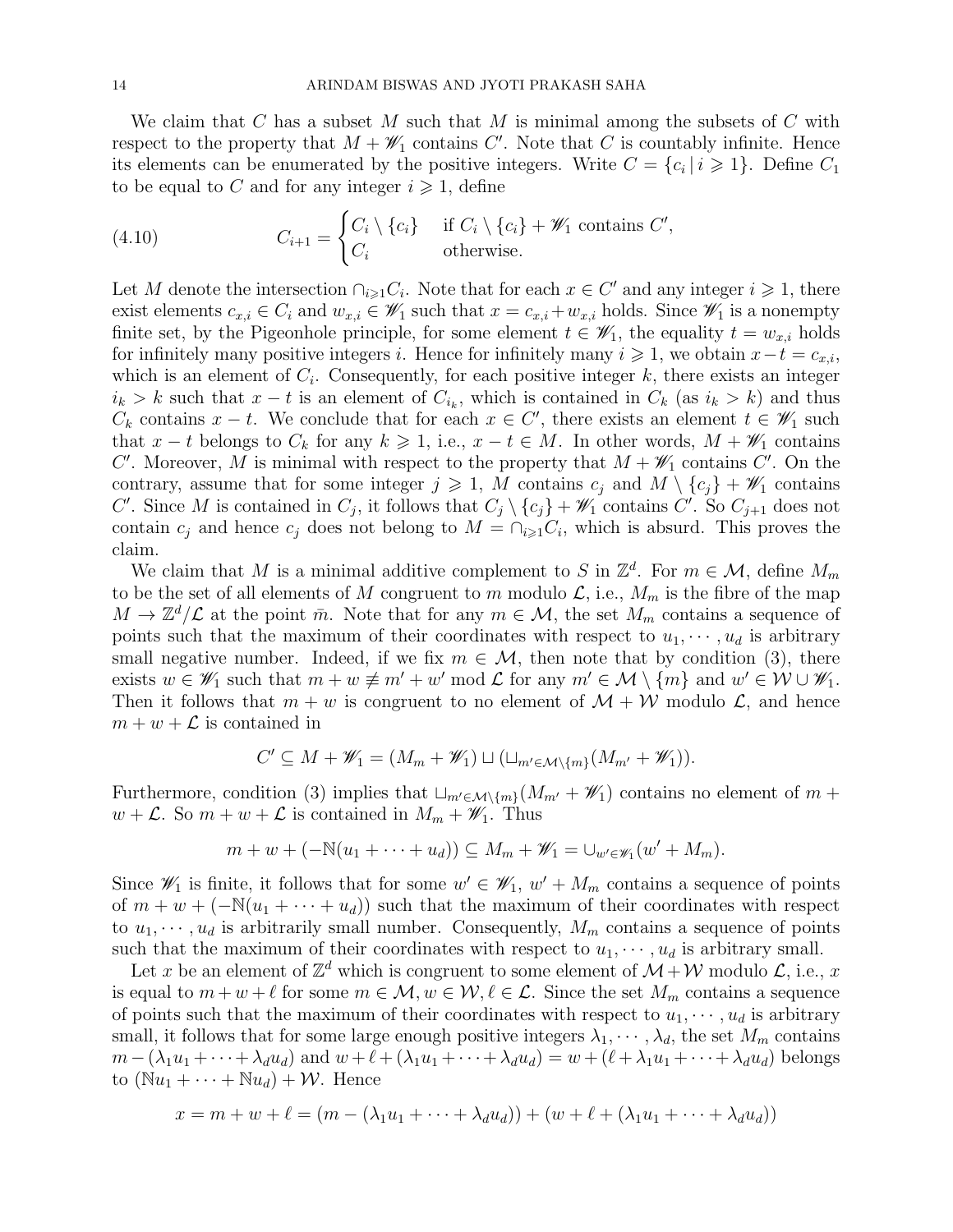belongs to

$$
M_m + ((\mathbb{N}u_1 + \dots + \mathbb{N}u_d) + \mathcal{W}) \subseteq M + W.
$$

So  $M+W$  contains all elements of  $\mathbb{Z}^d$  which are congruent to some elements of  $\mathcal{M}+W$ modulo L. Moreover,  $M + W$  contains C', i.e., it contains all elements of  $\mathbb{Z}^d$  which are congruent to no element of  $\mathcal{M} + \mathcal{W}$  modulo  $\mathcal{L}$ . Hence  $M + W$  is equal to  $\mathbb{Z}^d$ .

Let M' be a subset of M such that  $M' + W = \mathbb{Z}^d$ . Then each element of  $M' + (W \setminus \mathscr{W}_1)$  is congruent to some element of  $\mathcal{M} + \mathcal{W}$  modulo  $\mathcal{L}$ . So  $M' + (W \setminus \mathcal{W}_1)$  and C' has no common element. Thus  $M' + \mathscr{W}_1$  contains C'. Since M is minimal among the subsets of C with respect to the property that  $M + \mathscr{W}_1$  contains  $C'$ , we conclude that  $M'$  is equal to M. Hence M is a minimal additive complement to W in  $\mathbb{Z}^d$ .

Remark 4.13. Note that the set M constructed in the proof of Theorem [4.12](#page-12-2) satisfies  $M =$  $M_{\infty}$ , i.e.,  $M_{\text{fin}} = \emptyset$ .

**Corollary 4.14.** Let W be an eventually periodic subset of  $\mathbb{Z}^d$  with periods  $u_1, \dots, u_d$ . Let W<sub>1</sub> be as in Theorem [4.9.](#page-11-1) Suppose  $\mathscr{W}_1$  is nonempty and the map  $\pi : \mathcal{W} \cup \mathscr{W}_1 \to \mathbb{Z}^d/\mathcal{L}$  is surjective. Then W has a minimal complement in  $\mathbb{Z}^d$ .

*Proof.* It follows from Theorem [4.12](#page-12-2) by taking any singleton subset of  $\mathbb{Z}^d$  as  $\mathcal{M}$ .

<span id="page-14-2"></span>**Definition 4.15.** An ordered pair  $(\mathcal{Q}_1, \mathcal{Q})$  of two nonempty disjoint subsets  $\mathcal{Q}_1, \mathcal{Q}$  of  $\mathbb{Z}^d/\mathcal{L}$ is said to have a minimal complement in  $\mathbb{Z}^d/\mathcal{L}$  if there exists a nonempty subset N of  $\mathbb{Z}^d/\mathcal{L}$ such that the following conditions hold.

- (1) The set  $\mathcal{N} + (\mathcal{Q} \cup \mathcal{Q}_1)$  is equal to  $\mathbb{Z}^d/\mathcal{L}$ .
- (2) For any  $n \in \mathcal{N}$ , there exists  $q \in \mathcal{Q}_1$  such that  $n + q \neq n' + q'$  for any  $n' \in \mathcal{N} \setminus \{n\}, q' \in \mathcal{N}$  $\mathcal{Q} \cup \mathcal{Q}_1$ .

Remark 4.16. Note that if the set  $\mathcal N$  as above contains only one element, then the second condition is vacuously true.

**Lemma 4.17.** If W is an eventually periodic subset of  $\mathbb{Z}^d$  with periods  $u_1, \dots, u_d$  such that the ordered pair  $(\pi(\mathscr{W}_1), \pi(\mathcal{W}))$  admits a minimal complement in  $\mathbb{Z}^d/\mathcal{L}$ , then W has a minimal complement in  $\mathbb{Z}^d$ .

*Proof.* It follows from Theorem [4.12.](#page-12-2)

<span id="page-14-1"></span>**Corollary 4.18.** Suppose any pair of two nonempty disjoint subsets of  $\mathbb{Z}^d/\mathcal{L}$  has a minimal complement in  $\mathbb{Z}^d/\mathcal{L}$ . Then any eventually periodic subset W of  $\mathbb{Z}^d$  with periods  $u_1, \dots, u_d$ has a minimal complement in  $\mathbb{Z}^d$  if it is not periodic.

*Proof.* It follows from the above Lemma.  $\Box$ 

<span id="page-14-0"></span>**Proposition 4.19.** Any eventually periodic subset W of  $\mathbb{Z}^2$  with periods  $(2,0), (0,2)$  has a minimal complement in  $\mathbb{Z}^2$  if it is not periodic.

To avoid cumbersome notation, the elements of  $\mathbb{Z}^2/(\mathbb{Z}(2,0)+\mathbb{Z}(0,2))$  are denoted by  $(a, b)$ in the following proof, in stead of denoting them by  $(a, b)$ .

*Proof.* By Corollary [4.18,](#page-14-1) it suffices to show that any pair  $(\mathcal{Q}_1, \mathcal{Q})$  of two nonempty disjoint subsets of  $\mathbb{Z}^2/(\mathbb{Z}(2,0) + \mathbb{Z}(0,2))$  admits a minimal complement. It is immediate if  $\mathscr{Q}_1 \cup \mathcal{Q}$  is equal to  $\mathbb{Z}^2/(\mathbb{Z}(2,0) + \mathbb{Z}(0,2))$  (N can be taken to be  $\{(0,0)\}\)$ , for instance). Note that we may (and do) assume that  $\mathcal{Q}_1$  contains  $\{(0,0)\}\$ . Thus it remains to consider the case when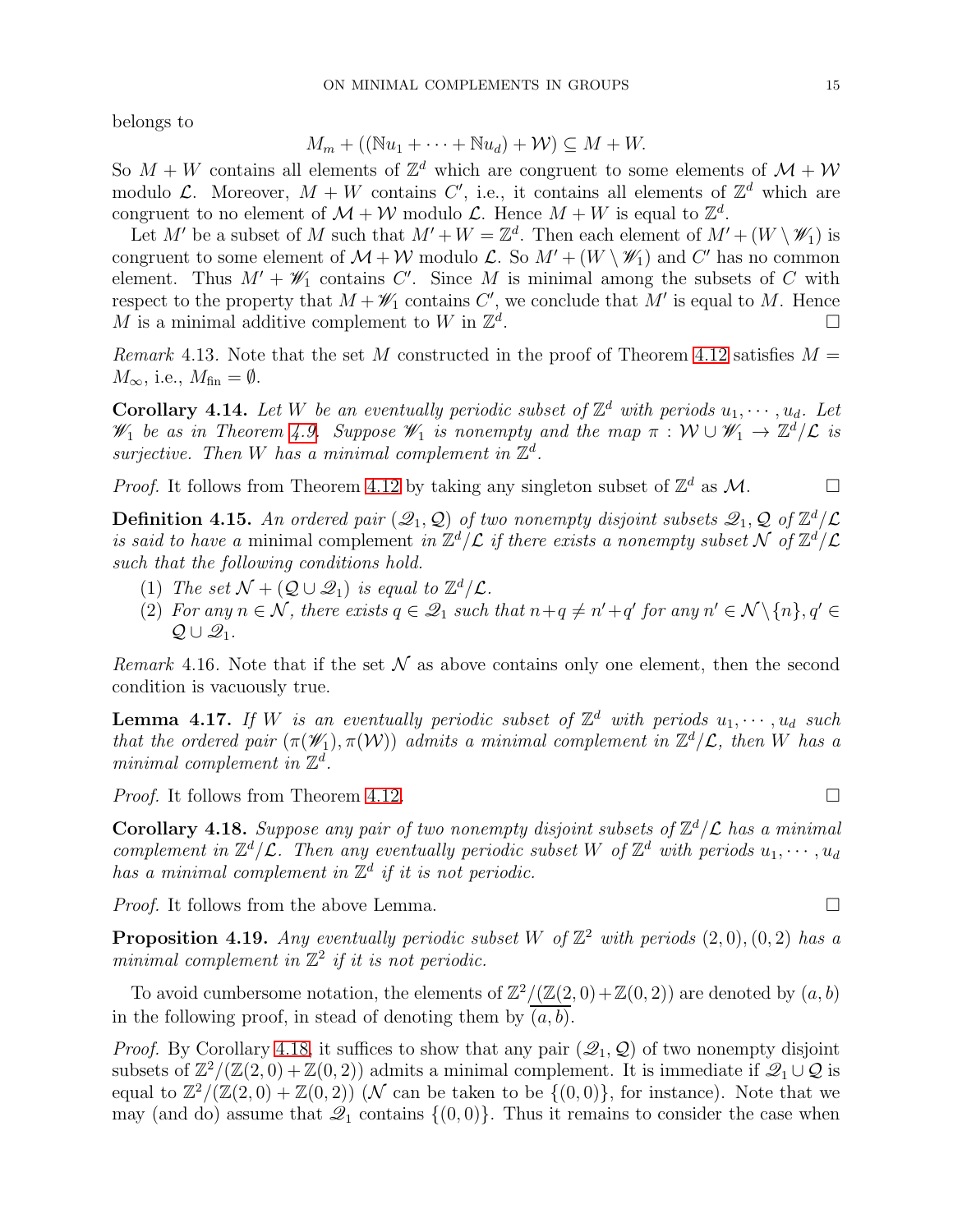| $\mathscr{Q}_1$     | Q.                 | $\mathcal{N}$                |
|---------------------|--------------------|------------------------------|
| $\{(0,0)\}\$        | $\{(1,0)\}\$       | $\{(0,0), (0,1)\}\$          |
| $\{(0,0)\}\$        | $\{(0,1)\}\$       | $\{(0,0),(1,0)\}\$           |
| $\{(0,0)\}\$        | $\{(1,1)\}\$       | $\{(0,0),(0,1)\}\$           |
| $\{(0,0)\}\$        | $\{(1,0),(0,1)\}\$ | $\{(0,0),(1,\overline{1})\}$ |
| $\{(0,0)\}\$        | $\{(1,0),(1,1)\}\$ | $\{(0,0), (0,1)\}\$          |
| $\{(0,0)\}\$        | $\{(0,1),(1,1)\}\$ | $\{(0,0),(1,0)\}\$           |
| $\{(0,0),(1,0)\}\$  | $\{(0,1)\}\$       | $\{(0,0),(1,1)\}\$           |
| $\{(0,0),(1,0)\}\$  | $\{(1,1)\}\$       | $\{(0,0),(0,1)\}\$           |
| $\{(0,0), (0,1)\}\$ | $\{(1,0)\}\$       | $\{(0,0),(1,1)\}\$           |
| $\{(0,0), (0,1)\}\$ | $\{(1,1)\}\$       | $\{(0,0),(1,0)\}\$           |
| $\{(0,0),(1,1)\}\$  | $\{(1,0)\}\$       | $\{(0,0), (0,1)\}\$          |
| $\{(0,0),(1,1)\}\$  | $\{(0,1)\}\$       | $\{(0,0),(1,0)\}\$           |

<span id="page-15-0"></span>TABLE 1. Proposition [4.19](#page-14-0)

 $\mathcal{Q}_1 \cup \mathcal{Q}$  is not equal to  $\mathbb{Z}^2/(\mathbb{Z}(2,0) + \mathbb{Z}(0,2))$  and  $\mathcal{Q}_1$  contains  $\{(0,0)\}$ . There are several possibilities for the pair  $(\mathcal{Q}_1, \mathcal{Q})$ , which are listed in Table [1.](#page-15-0) For each of them, N can be taken as indicated in Table [1](#page-15-0) and for each  $n \in \mathcal{N}$ , we could pick the element  $q = (0, 0)$  of  $\mathcal{Q}_1$ . This completes the proof.  $\mathcal{Q}_1$ . This completes the proof.

The above proposition suggests Proposition [4.21,](#page-16-3) which we prove using the following lemma.

<span id="page-15-1"></span>**Lemma 4.20.** Let  $(\mathcal{Q}_1, \mathcal{Q})$  be an ordered pair of two nonempty disjoint subsets of  $\mathbb{Z}^d/\mathcal{L}$ . Then the following statements hold.

- (1) The pair  $(\mathcal{Q}_1, \mathcal{Q})$  admits a minimal complement if and only if  $(\bar{v} + \mathcal{Q}_1, \bar{v} + \mathcal{Q})$  has a minimal complement for any  $\bar{v} \in \mathbb{Z}^d/\mathcal{L}$ .
- (2) If the union  $\mathscr{Q}_1 \cup \mathscr{Q}$  is equal to a translate of a subgroup of  $\mathbb{Z}^d/\mathcal{L}$ , then  $(\mathscr{Q}_1, \mathscr{Q})$  has a minimal complement in  $\mathbb{Z}^d/\mathcal{L}$ .
- (3) The pair  $(\mathcal{Q}_1, \mathcal{Q})$  admits a minimal complement if any nontrivial element of the quotient  $\mathbb{Z}^d/\mathcal{L}$  has order two (equivalently,  $\mathbb{Z}^d/\mathcal{L}$  is isomorphic to a product of copies of  $\mathbb{Z}/2\mathbb{Z}$ ) and either of the following two conditions hold.
	- (a) Each of  $\mathcal{Q}_1, \mathcal{Q}$  is a singleton set.
	- (b) The complement of  $\mathscr{Q}_1 \cup \mathscr{Q}$  in  $\mathbb{Z}^d/\mathcal{L}$  is a singleton set.

Proof. The first statement follows from the definition of minimal complements.

To establish the second statement, it follows from part (1) that it is enough to consider the case when the union  $\mathscr{Q}_1 \cup \mathcal{Q}$  is equal to a subgroup H of  $\mathbb{Z}^d/\mathcal{L}$ . Let N denote a set of distinct coset representatives of H in  $\mathbb{Z}^d/\mathcal{L}$ . Then the conditions (1) and (2) of Definition [4.15](#page-14-2) hold (q can be taken to be any element of  $\mathcal{Q}_1$ ). Hence  $(\mathcal{Q}_1, \mathcal{Q})$  has a minimal complement in  $\mathbb{Z}^{d}/\mathcal{L}.$ 

Suppose any nontrivial element of the quotient  $\mathbb{Z}^d/\mathcal{L}$  has order two. By part (1), we may (and do) assume that  $\mathcal{Q}_1$  contains  $(0, \dots, 0)$ . If each of  $\mathcal{Q}_1, \mathcal{Q}$  is a singleton set, then  $\mathcal Q$ contains a nontrivial element of  $\mathbb{Z}^d/\mathcal{L}$  of order two, and consequently,  $\mathscr{Q}_1 \cup \mathcal{Q}$  is a subgroup of  $\mathbb{Z}^d/\mathcal{L}$  and hence  $(\mathcal{Q}_1, \mathcal{Q})$  admits a minimal complement by part (2). Now, assume that the complement of  $\mathscr{Q}_1 \cup \mathscr{Q}$  in  $\mathbb{Z}^d/\mathcal{L}$  is a singleton set. Let  $\bar{v}$  denote the unique element of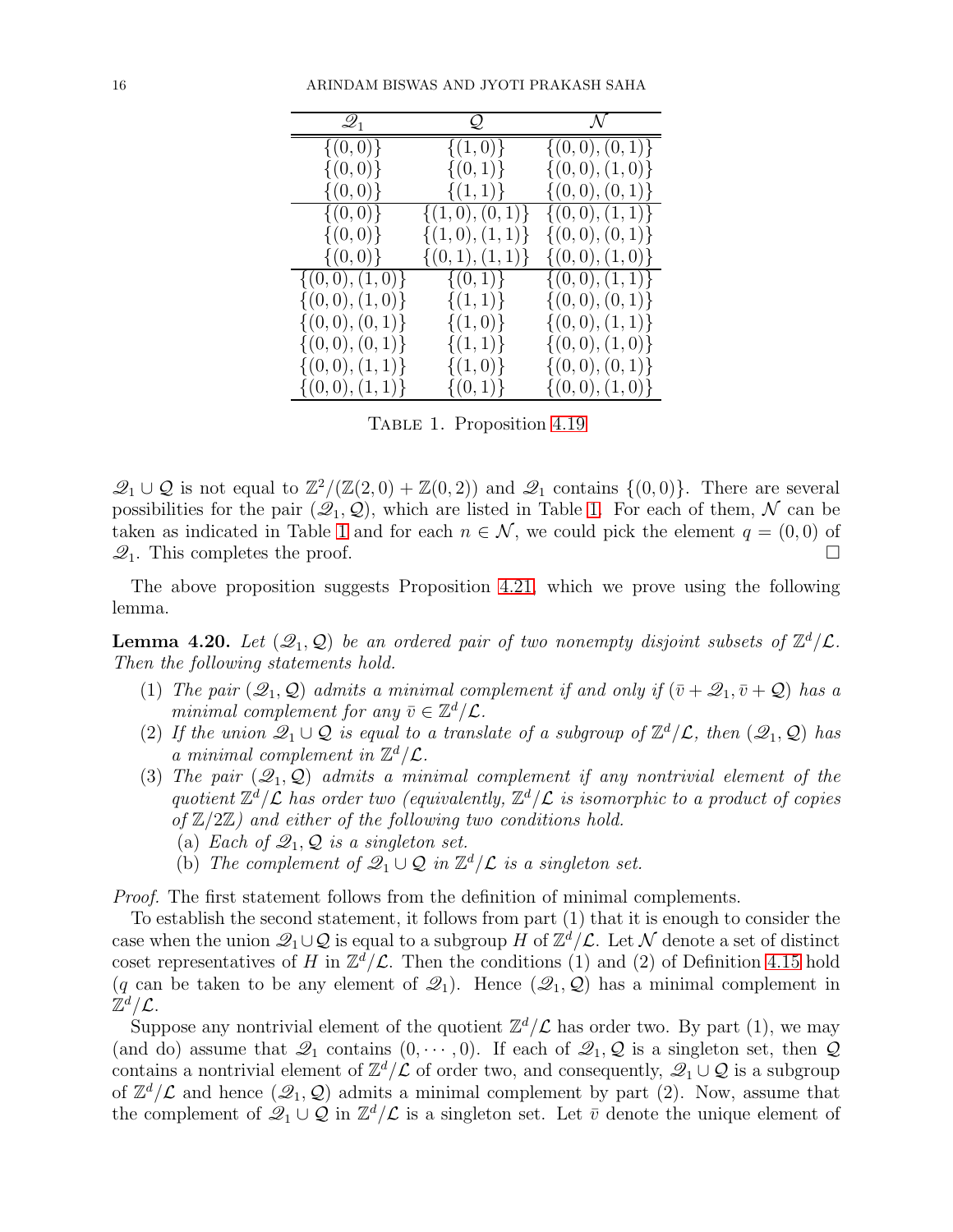$\mathbb{Z}^d/\mathcal{L}$  which does not lie in  $\mathscr{Q}_1 \cup \mathcal{Q}$ . Note that  $\{(0, \dots, 0), \bar{v}\} + (\mathscr{Q}_1 \cup \mathcal{Q})$  is equal to  $\mathbb{Z}^d/\mathcal{L}$ . Moreover, for any  $q' \in \mathcal{Q} \cup \mathcal{Q}_1$ , we have  $(0, \dots, 0) + (0, \dots, 0) \neq \overline{v} + q'$  (otherwise,  $\overline{v}$  being an element of order two, would be equal to  $q'$ , which is a contradiction to the choice of  $\bar{v}$ ), and  $\bar{v} + (0, \dots, 0) \neq (0, \dots, 0) + q'$  (since  $\bar{v}$  does not belong to  $\mathcal{Q} \cup \mathcal{Q}_1$ ). So  $(\mathcal{Q}_1, \mathcal{Q})$  admits a minimal complement.

<span id="page-16-3"></span>**Proposition 4.21.** Let W be an eventually periodic subset of  $\mathbb{Z}^d$  with periods  $u_1, \dots, u_d$ . Suppose  $\mathscr{W}_1$  is nonempty. Then W has a minimal complement in  $\mathbb{Z}^d$  if either of the following conditions hold.

- (1) The image of the map  $\pi : \mathcal{W} \cup \mathcal{W}_1 \to \mathbb{Z}^d/\mathcal{L}$  is a translate of a subgroup of  $\mathbb{Z}^d/\mathcal{L}$ .
- ([2](#page-16-4)) Any nontrivial element of the quotient  $\mathbb{Z}^d/\mathcal{L}$  has order two<sup>2</sup> and any one of the following conditions hold.
	- (a) Each of  $\pi(\mathscr{W}_1), \pi(\mathcal{W})$  is a singleton set.
	- (b) The complement of  $\pi(\mathscr{W}_1 \cup \mathcal{W})$  in  $\mathbb{Z}^d/\mathcal{L}$  is a singleton set.

*Proof.* It follows from Theorem [4.12](#page-12-2) and Lemma [4.20.](#page-15-1)

Using the above Proposition, we write down infinitely many examples of infinite subsets of  $\mathbb{Z}^d$  admitting minimal complements.

<span id="page-16-1"></span>*Example* 4.22. Let  $e_i$  denote the vector  $(0, \dots, 1, \dots, 0)$  in  $\mathbb{Z}^d$  whose *i*-th coordinate is equal to one and the remaining coordinates are equal to zero.

(1) For any positive integer  $k \geqslant 1$  and  $1 \leqslant i \leqslant d$ , the eventually periodic set

 $\{(0, \dots, 0)\}\sqcup (\{e_i, 2e_i, \dots, (k-1)e_i\} + (\mathbb{N}(ke_1) + \dots + \mathbb{N}(ke_d)))$ 

has a minimal complement in  $\mathbb{Z}^d$  by Proposition [4.21\(](#page-16-3)1).

(2) For any  $1 \leq i \leq d$ , the eventually periodic set

$$
\{(0,\dots,0)\}\sqcup(\{e_i\} + (\mathbb{N}(2e_1) + \dots + \mathbb{N}(2e_d)))
$$

has a minimal complement in  $\mathbb{Z}^d$  by Proposition [4.21\(](#page-16-3)2(a)).

(3) Let  $d \geqslant 2$  and F be a subset of  $\mathbb{Z}^d$  containing  $2^d - 2$  elements such that its image under  $\mathbb{Z}^d \to \mathbb{Z}^d/(\mathbb{Z}(2e_1) + \cdots + \mathbb{Z}(2e_d))$  also contains  $2^d - 2$  elements. Then

 $\{(0, \dots, 0)\} \sqcup (F + (\mathbb{N}(2e_1) + \dots + \mathbb{N}(2e_d)))$ 

has a minimal complement in  $\mathbb{Z}^d$  by Proposition [4.21\(](#page-16-3)2(b)).

## <span id="page-16-0"></span>4.4. Equivalent condition.

<span id="page-16-2"></span>**Theorem 4.23.** Let W be an eventually periodic subset of  $\mathbb{Z}^d$  with periods  $u_1, \dots, u_d$ . Let  $\mathscr{W}_1$  be as in Theorem [4.9.](#page-11-1) Suppose  $\mathscr{W}_1$  contains only one element. Then W has a minimal complement in  $\mathbb{Z}^d$  if and only if there exists nonempty finite subset M of  $\mathbb{Z}^d$  satisfying the following.

- (1) The map  $\pi : \mathcal{M} \to \mathbb{Z}^d/\mathcal{L}$  is injective.
- (2) The map  $\pi : (\mathcal{M} + \mathcal{W} \cup \mathscr{W}_1)) \to \mathbb{Z}^d/\mathcal{L}$  is surjective.
- (3) For any  $m \in \mathcal{M}$ , there exists  $w \in \mathscr{W}_1$  such that  $m + w \not\equiv m' + w' \mod \mathcal{L}$  for any  $m' \in \mathcal{M} \setminus \{m\}, w' \in \mathcal{W} \cup \mathscr{W}_1.$

<span id="page-16-4"></span><sup>&</sup>lt;sup>2</sup>Equivalently,  $\mathbb{Z}^d/\mathcal{L}$  is isomorphic to a product of copies of  $\mathbb{Z}/2\mathbb{Z}$ .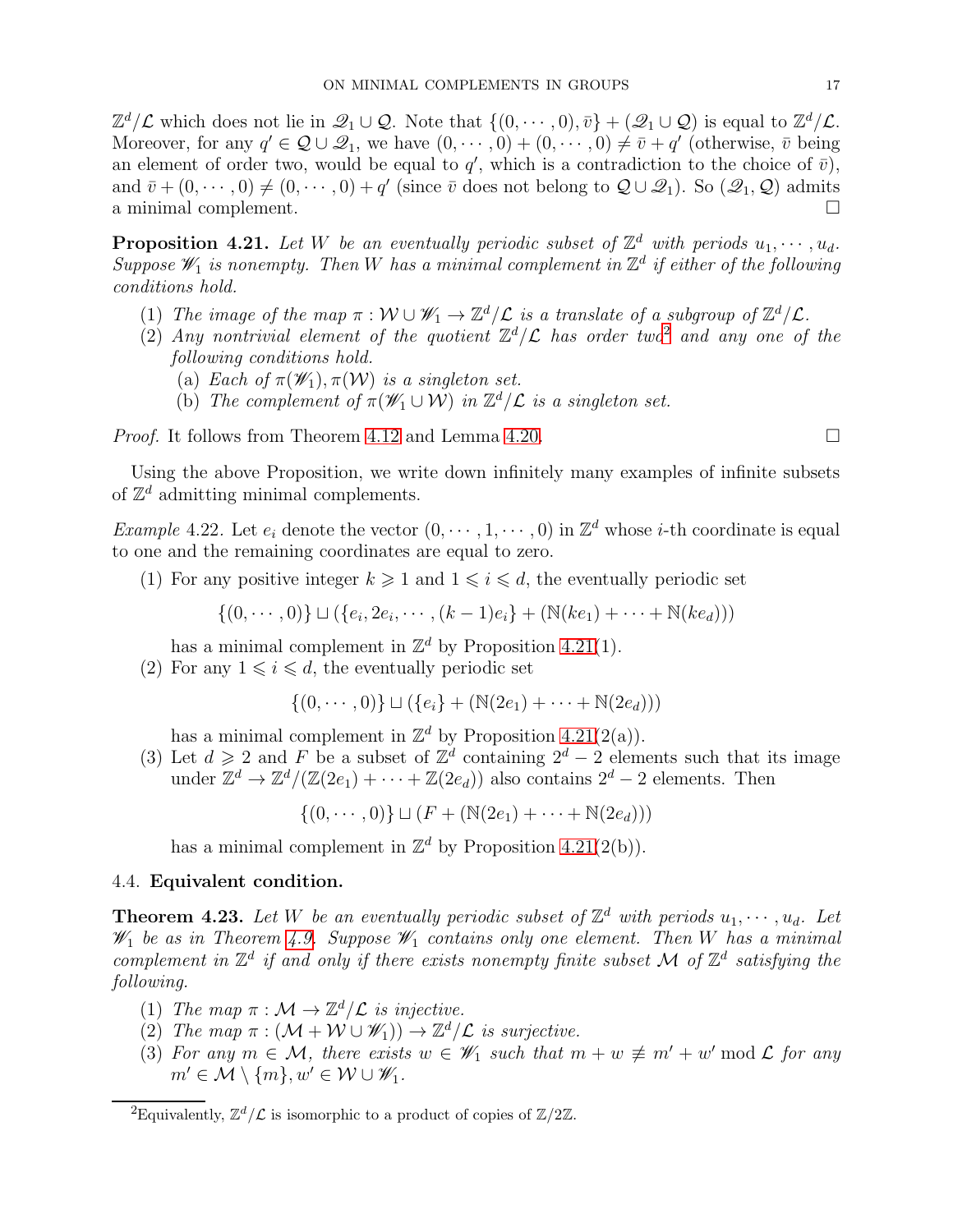*Proof.* If  $\mathbb{Z}^d$  has a subset M such that the conditions (1), (2), (3) hold, then by Theorem [4.12,](#page-12-2) W has a minimal complement in  $\mathbb{Z}^d$ .

Suppose W has a minimal complement M in  $\mathbb{Z}^d$ . Let  $\mathcal M$  be as in Theorem [4.9.](#page-11-1) Then M is a nonempty finite set. Since the composite map  $\mathcal{M} \hookrightarrow M_{\infty} \twoheadrightarrow \pi(M_{\infty})$  is bijective, it follows that the map  $\pi : \mathcal{M} \to \mathbb{Z}^d/\mathcal{L}$  is injective. By Theorem [4.9,](#page-11-1) condition (2) follows, and for any  $m \in \mathcal{M}$ , there exists  $w \in \mathscr{W}_1$  such that  $m + w \not\equiv m' + w' \mod \mathcal{L}$  for any  $m' \in \mathcal{M}, w' \in \mathcal{W}$ , which gives  $m+w \not\equiv m'+w' \mod \mathcal{L}$  for any  $m' \in \mathcal{M} \setminus \{m\}, w' \in \mathcal{W}$ . Note that for  $m' \in \mathcal{M} \setminus \{m\}, w' \in \mathscr{W}_1$ , we obtain  $m + w \not\equiv m' + w' \mod \mathcal{L}$  (since  $\mathscr{W}_1$  contains only one element). This proves condition (3).  $\Box$ 

#### 5. Minimal complements in finitely generated abelian groups

<span id="page-17-0"></span>In this section  $G$  is a finitely generated abelian group. We have already seen in Theorem [1](#page-1-4) that for finite sets  $W \subset G$ , a minimal complement of W always exists. So we shall consider infinite subsets  $W \subset G$  throughout this section. By the structure theorem for finitely generated abelian groups,

$$
G \simeq \mathbb{Z}^d \times (\mathbb{Z}/a_1\mathbb{Z}) \times \cdots \times (\mathbb{Z}/a_s\mathbb{Z})
$$

with  $d \geq 0$  and where  $a_1|a_2|...|a_s$  are positive integers  $> 1$ , determined uniquely by the isomorphism type of the group G.  $\mathbb{Z}^d$  is said to be the torsion free part and  $F := (\mathbb{Z}/a_1\mathbb{Z}) \times$  $\cdots \times (\mathbb{Z}/a_s\mathbb{Z})$  is the torsion part. G is finite if and only if  $d = 0$ . Since we are in the realm of infinite subsets  $W \subset G$ , so G is infinite. Hence,  $d > 0$  in this section. We first show the following proposition which describes the behaviour of minimal complements of product sets.

<span id="page-17-1"></span>**Proposition 5.1.** Let n be a positive integer. Let  $G_1, \dots, G_n$  be groups. For each  $1 \leq i \leq n$ *n*, let  $A_i$  be a subset of  $G_i$  with minimal complement  $M_i$ . Then  $\prod_{1\leqslant i\leqslant n}M_i$  is a minimal complement of  $\prod_{1 \leq i \leq n} A_i$  in  $\prod_{1 \leq i \leq n} G_i$ .

*Proof.* Let  $A_1$  and  $A_2$  be two given sets in the groups  $G_1$  and  $G_2$  with minimal complements  $M_1$  and  $M_2$  respectively. Then

$$
A_1.M_1 = G_1, A_1.\{M_1 \setminus \{m\}\} \subsetneq G_1 \ \forall m \in M_1,
$$
  

$$
A_2.M_2 = G_2, A_2.\{M_2 \setminus \{m\}\} \subsetneq G_2 \ \forall m \in M_2.
$$

Now  $A_1 \times A_2 \subset G_1 \times G_2$ . First we show that  $M_1 \times M_2$  is a complement of  $A_1 \times A_2$  in  $G_1 \times G_2$ . Pick any element  $(g_1, g_2) \in G_1 \times G_2$ . Then  $\exists a_1 \in A_1, a_2 \in A_2, m_1 \in M_1, m_2 \in M_2$ with  $a_1m_1 = g_1$  and  $a_2m_2 = g_2$ . Thus any  $(g_1, g_2) \in G_1 \times G_2$  can be represented as  $(a_1m_1, a_2m_2)$  for some  $a_1 \in A_1, a_2 \in A_2, m_1 \in M_1, m_2 \in M_2$ , i.e.,

$$
(A_1 \times A_2) \cdot (M_1 \times M_2) = G_1 \times G_2,
$$

thus it is a complement of  $A_1 \times A_2$ .

Now, we show that  $M_1 \times M_2$  is minimal. Remove an element  $(m, n)$  from  $M_1 \times M_2$ and look at the set  $M := M_1 \times M_2 \setminus \{(m,n)\}.$  We show that M is not a complement of  $A_1 \times A_2$  in  $G_1 \times G_2$ , i.e.,  $(A_1 \times A_2)$ .  $M \subsetneq G_1 \times G_2$ . Since  $M_1$  is a minimal complement of  $A_1, \exists a_1 \in A_1, g_1 \in G_1$  such that the only way of representing  $g_1$  in  $A_1.M_1$  is  $a_1m$ . Similarly,  $\exists a_2 \in A_2, g_2 \in G_2$  with  $g_2 = a_2 n$ . We show that this  $(g_1, g_2) \notin (A_1 \times A_2)$ . Indeed, this is clear from the fact that  $(g_1, g_2)$  can only be represented in  $(A_1 \times A_2)$ . $(M_1 \times M_2)$  as  $(a_1 m, a_2 n)$ .

To prove the general case we use induction.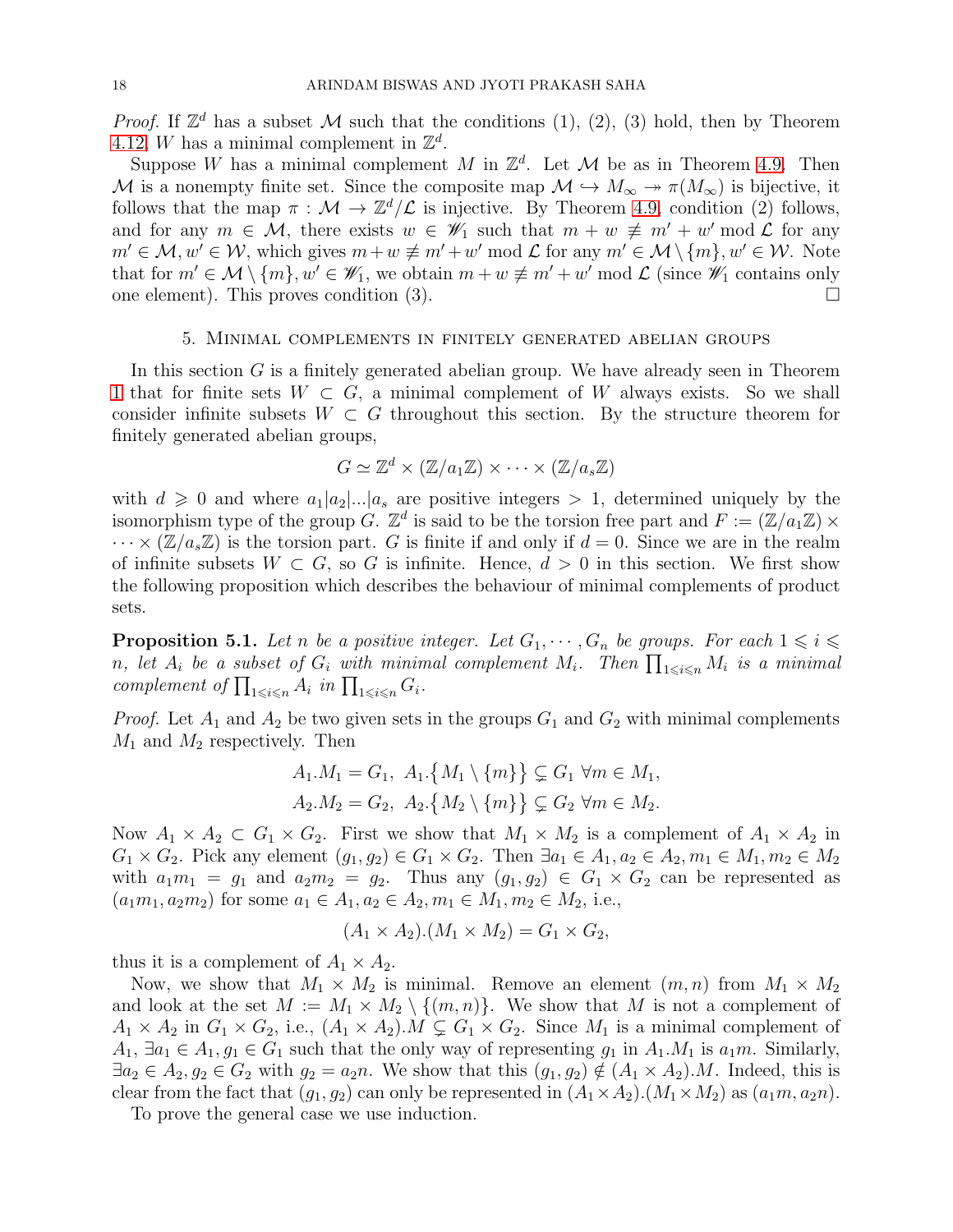Without loss of generality, let us assume that the statement is true for k groups  $G_1, G_2, \cdots, G_k$ with  $k < n$ . We show that the statement holds for  $(k + 1)$ -groups. By hypothesis,

$$
A_1.M_1 = G_1, A_1.M_1 \setminus \{m_1\} \subsetneq G_1 \ \forall m_1 \in M_1
$$
  
\n
$$
A_2.M_2 = G_2, A_2.M_2 \setminus \{m_2\} \subsetneq G_2 \ \forall m_2 \in M_2
$$
  
\n
$$
\vdots
$$
  
\n
$$
A_k.M_k = G_k, A_k.M_k \setminus \{m_k\} \subsetneq G_k \ \forall m_k \in M_k
$$
  
\n
$$
A_{k+1}.M_{k+1} = G_{k+1}, A_{k+1}.M_{k+1} \setminus \{m_{k+1}\} \subsetneq G_{k+1} \ \forall m_{k+1} \in M_{k+1}.
$$

By the inductive assumption  $N := M_1 \times \cdots \times M_k$  is a minimal complement of  $A_1 \times \cdots \times A_k$ in  $G_1 \times \cdots \times G_k$ . To show that  $N \times M_{k+1}$  is a minimal complement of  $A_1 \times \cdots \times A_{k+1}$  in  $G_1 \times \cdots \times G_{k+1}$ . It is clear that  $N \times M_{k+1}$  is a complement. To show that it is minimal, we remove an arbitrary point  $(x, y)$  from  $N \times M_{k+1}$  and argue as above to get the required statement. statement.  $\Box$ 

An immediate consequence of the above proposition (combined with previous work of Chen–Yang  $[CY12]$  and Kiss–Sandor–Yang  $[KSY19]$ ) is the construction of infinite sets in  $\mathbb{Z}^d$  having minimal complements. We first state their results -

<span id="page-18-0"></span>**Theorem 5.2** (Chen–Yang [\[CY12,](#page-21-3) Theorems 1, 2]). Let W be a nonempty subset of  $\mathbb{Z}$ . Suppose either of the following holds.

(1) inf  $W = -\infty$ , sup  $W = +\infty$ .

(2)  $W = \{1 = w_1 < w_2 < \cdots\}$  and  $\limsup_{i \to \infty} (w_{i+1} - w_i) = +\infty$ .

Then W has a minimal complement in  $\mathbb Z$ .

<span id="page-18-1"></span>**Theorem 5.3** (Kiss–Sándor–Yang [\[KSY19,](#page-21-4) Theorem 3]). Let  $W \subset \mathbb{Z}$  be of the following form,

$$
W = (mN + X_m) \cup Y^{(0)} \cup Y^{(1)},
$$

where  $X_m \subseteq \{0, 1, \dots, m-1\}$ ,  $Y^{(0)} \subseteq \mathbb{Z}^-, Y^{(1)}$  are finite sets with  $Y^{(0)}$  mod  $m \subseteq X_m$  and  $(Y^{(1)} \mod m) \cap X_m = \emptyset$ . There exists a minimal complement to W if and only if there exists  $T \in \mathbb{Z}^+, m | T$ , and  $C \subseteq \{0, 1, \cdots, T-1\}$  such that

- (1)  $C + (X_T \cup Y^{(1)}) \mod T = \{0, 1, \dots, T-1\}$  where  $X_T = \bigcup_{i=0}^{T-1} \{im + X_m\};$
- (2) for any  $c \in C$ , there exists  $y \in Y^{(1)}$  for which  $c + y \not\equiv c' + x \pmod{T}$ , where  $c' \in C \setminus c$ and  $x \in X_T$ .

Using Theorem [5.2,](#page-18-0) Theorem [5.3](#page-18-1) and Proposition [5.1,](#page-17-1) we have the following immediate result.

<span id="page-18-2"></span>**Theorem 5.4** (Product sets having minimal complements in  $\mathbb{Z}^d$ ). Fix d a positive integer. Let  $W_i \subset \mathbb{Z}$  be of the form described in Theorem [5.2](#page-18-0) or Theorem [5.3](#page-18-1) or finite, for each  $1 \leq i \leq d$ . Then  $W_1 \times W_2 \times \cdots \times W_d$  has a minimal complement in  $\mathbb{Z}^d$ .

*Proof.* Each  $W_i \subset \mathbb{Z}$  has a minimal complement  $M_i$  in  $\mathbb{Z}$  (using Theorem [5.2](#page-18-0) or Theorem [5.3](#page-18-1) or Theorem [1\)](#page-1-4). Using Proposition [5.1,](#page-17-1) we see that  $M_1 \times M_2 \times \cdots \times M_d$  is a required minimal complement. minimal complement.

However, not all infinite sets in  $\mathbb{Z}^d$  are product sets. We have seen in the previous section a sufficient condition for the existence of minimal complements for eventually periodic sets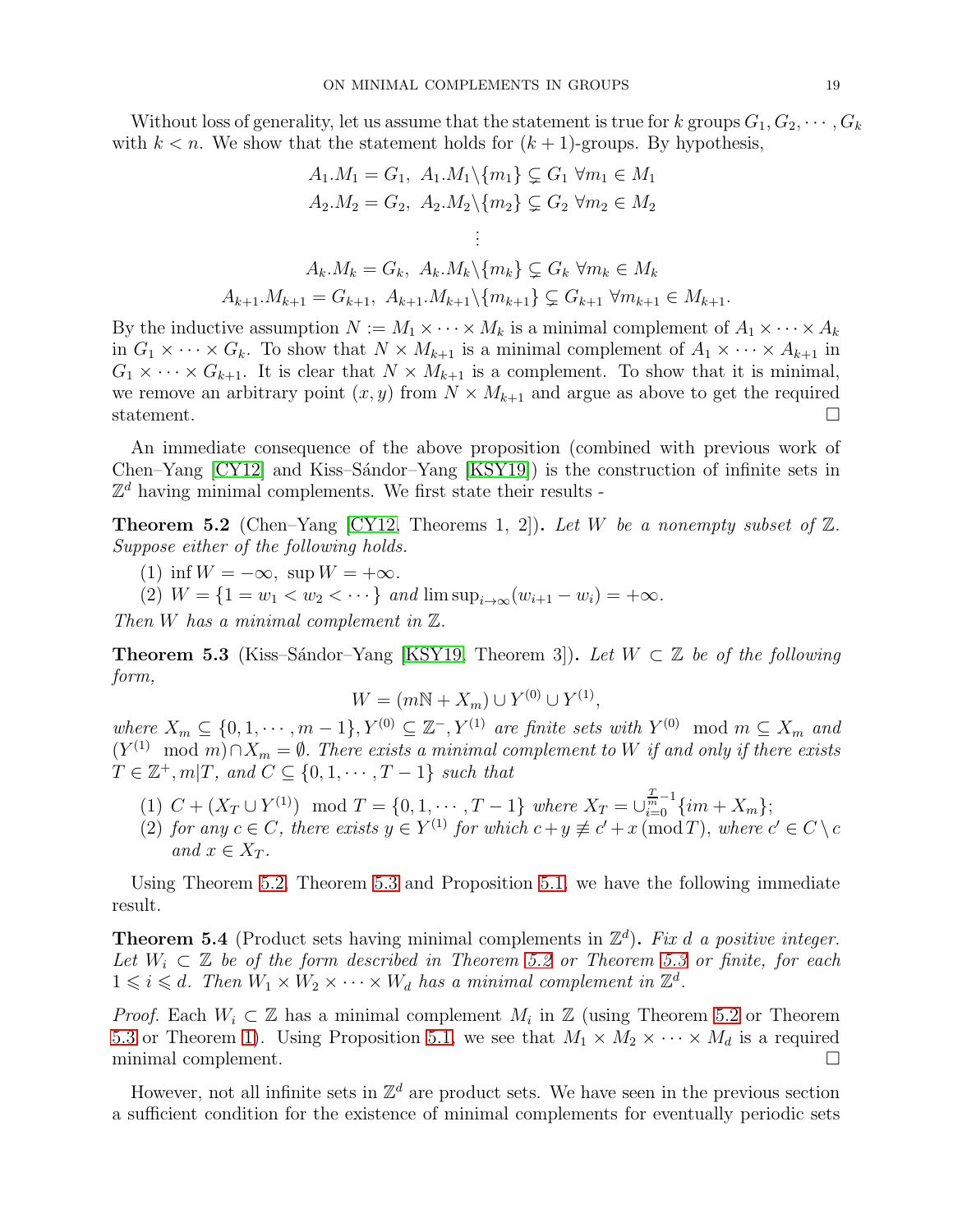in  $\mathbb{Z}^d$  (which are not product sets, when they are not periodic). We shall now exploit the structure of the finitely generated abelian group G.

<span id="page-19-2"></span>**Lemma 5.5.** Let  $G \simeq \mathbb{Z}^d \times F$  be any finitely generated abelian group (F is the finite torsion part). Let  $\emptyset \neq A \subset \mathbb{Z}^d$ . Suppose minimal complement of A in  $\mathbb{Z}^d$  exist. Then a minimal complement of  $A \times H$  exists  $\forall \emptyset \neq H \subseteq F$ .

*Proof.* We have  $G \simeq \mathbb{Z}^d \times F$ , with F a finite group. Suppose  $\emptyset \neq A \subset \mathbb{Z}^d$ ,  $\emptyset \neq H \subset F$ .

Let B be a minimal complement of A in  $\mathbb{Z}^d$ . Since F is finite, H is also finite. By Theorem [1,](#page-1-4) we know that a minimal complement of  $H$  exists. Let it be  $H'$ . Now using the previous proposition, we have that  $B \times H'$  is a minimal complement of  $A \times H$  in  $G$ .

We come to the main theorem which describes a large class of infinite sets having minimal complements in finitely generated abelian groups.

<span id="page-19-0"></span>**Theorem 5.6** (Minimal complements in finitely generated abelian groups). Let  $G \simeq \mathbb{Z}^d \times F$ be any finitely generated abelian group. Suppose  $W \subseteq \mathbb{Z}^d$  be either of the form given in Theorem [4.12](#page-12-2) or a product set  $W_1 \times W_2 \times \cdots \times W_d$  as described in Theorem [5.4.](#page-18-2) Then  $W \times H$  will have a minimal complement in G where  $H \subseteq F$  is any arbitrary nonempty subset.

*Proof.* The form of  $W \subseteq \mathbb{Z}^d$  ensures that W has a minimal complement in  $\mathbb{Z}^d$ . After this we apply Lemma [5.5](#page-19-2) to get the desired conclusion.

<span id="page-19-1"></span>Remark 5.7. The upshot of the discussion in secton [5](#page-17-0) is to provide examples of subsets of finitely generated abelian groups admitting minimal complements. Some such examples were already given in secton [4](#page-7-0) (see Theorem [4.12\)](#page-12-2), where we considered the group  $\mathbb{Z}^d$ , i.e., free abelian groups only. The immediate question is look for examples of such subsets in finitely generated abelian groups having nontrivial torsion. By Proposition [5.1,](#page-17-1) a subset  $W$  of a group  $G$  admits a minimal complement if  $G$  is isomorphic to the direct product of groups  $G_1 \times \cdots \times G_n$  and under such an isomorphism W corresponds to the product of subsets  $W_i$ of  $G_i$  having minimal complements. Hence, as a consequence of Theorems [5.2,](#page-18-0) [5.3,](#page-18-1) [4.12,](#page-12-2) [1](#page-1-4) and Propositions [4.1,](#page-7-1) [6.1,](#page-20-1) it follows that a subset  $W$  of a finitely generated abelian group  $G$  admits a minimal complement in  $G$  if there exists finitely generated free abelian groups  $G_1, \dots, G_n$  and an isomorphism  $\psi : G \xrightarrow{\sim} G_{\text{tors}} \times G_1 \times \dots \times G_n$  (where  $G_{\text{tors}}$  denotes the torsion part of G) such that  $\psi(W)$  is equal to the product  $W_0 \times W_1 \times \cdots \times W_n$  where  $W_0$  is a nonempty subset of  $G_{\text{tors}}, W_1, \cdots, W_n$  are subsets of  $G_1, \cdots, G_n$  and for each  $1 \leq i \leq n$ , one of the following conditions hold.

- (1)  $G_i = \mathbb{Z}$  and  $W_i$  satisfies the conditions of Theorem [5.2.](#page-18-0)
- (2)  $G_i = \mathbb{Z}$  and  $W_i$  satisfies the conditions of Theorem [5.3.](#page-18-1)
- (3)  $G_i = \mathbb{Z}^{d_i}$  for some integer  $d_i \geq 1$  and  $W_i$  satisfies the conditions of Theorem [4.12.](#page-12-2)
- (4)  $G_i = \mathbb{Z}^{d_i}$  for some integer  $d_i \geq 1$  and  $W_i$  is a nonempty finite subset of  $G_i$ .
- (5)  $G_i$  is a free abelian group of finite rank and  $W_i$  is a subgroup of  $G_i$ .
- (6)  $G_i = \mathbb{Z}^{d_i}$  for some integer  $d_i \geq 1$  and  $W_i$  is equal to  $\{(\pm n, \dots, \pm n) \in \mathbb{Z}^{d_i} | n \in \mathbb{Z}\}\$ (see Proposition [6.1\)](#page-20-1).

To conclude this section, we see that a combination of Theorem [5.6,](#page-19-0) Theorem [5.4](#page-18-2) and Proposition [5.1](#page-17-1) gives us infinite sets in arbitrary finitely generated abelian groups having minimal complements, providing a partial answer to Nathanson's Question [3.](#page-1-3)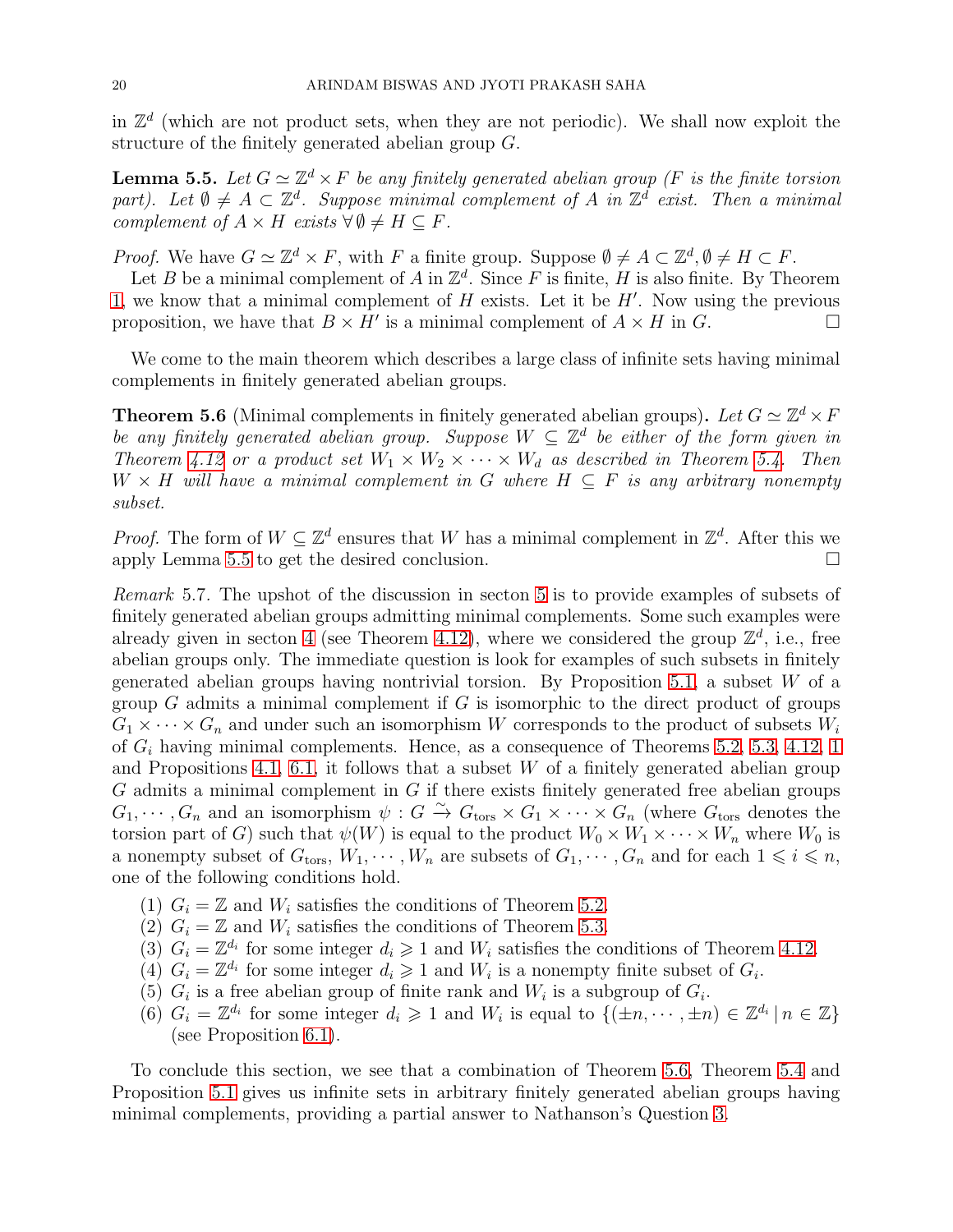#### 6. Conclusion and further remarks

<span id="page-20-0"></span>Finally, we conclude the article with a class of examples of infinite sets which are not eventually periodic (i.e., they don't fall in the class of Theorem [4.9](#page-11-1) and Theorem [4.12\)](#page-12-2) but have minimal complements. An example of such a subset W of  $\mathbb Z$  is given in [\[KSY19,](#page-21-4) Theorem 4. By Proposition [5.1,](#page-17-1) its d-fold product  $W \times \cdots \times W$  has a minimal complement in  $\mathbb{Z}^d$  and it is not eventually periodic. In Propositions [6.1,](#page-20-1) [6.2,](#page-20-2) we give examples of noneventually periodic subsets of  $\mathbb{Z}^d$ , which are algebro-geometric in nature and admit minimal complements. These are obtained by taking images of  $\mathbb{Z}^m$  under polynomial maps.

<span id="page-20-1"></span>**Proposition 6.1.** Let  $d \geq 2$  be a positive integer. Then the subset

$$
\mathcal{D} := \{ (\pm n, \cdots, \pm n) \in \mathbb{Z}^d \mid n \in \mathbb{Z} \}
$$

of  $\mathbb{Z}^d$  is not eventually periodic. For each  $1 \leq i \leq d$ , the hypersurface defined by  $x_i = 0$ , i.e., the set

$$
\mathcal{H}_i := \{(x_1, \cdots, x_d) \in \mathbb{Z}^d \, | \, x_i = 0\}
$$

is a minimal complement of D.

*Proof.* Suppose  $\mathcal D$  is eventually periodic. So there exist elements  $u_1, \dots, u_d$  in  $\mathbb Z^d$  satisfying no nontrivial Z-linear relation and an integer  $n_0 \geq 1$  such that for any integer n with  $|n| > n_0$ ,

$$
\mathcal{D} \supseteq (\pm n, \cdots, \pm n) + (\mathbb{N}u_1 + \cdots + \mathbb{N}u_d).
$$

Let n' denote the smallest integer  $\geq \max\{n_0, ||u_1||, \cdots, ||u_d||\}$ . For any positive integer n with  $n > \sqrt{d}n'$  and any  $1 \leq i \leq d$ , the vector  $(n, \dots, n) + u_i$  is contained in the open ball  $B_{(n,\cdots,n),n/\sqrt{d}}$  in  $\mathbb{R}^d$  with center at the point  $(n,\cdots,n)$  with radius  $n/\sqrt{d}$ , and it is also contained in  $\mathcal{D}$ . Hence the vectors  $u_1, \dots, u_d$  are scalar multiples of  $(1, \dots, 1)$ , which is absurd. So  $\mathcal D$  is not eventually periodic.

For any element  $(x_1, \dots, x_d)$  of  $\mathbb{Z}^d$ , the point  $(x_i, \dots, x_i)$  belongs to  $\mathcal{D}$  and  $\mathcal{H}_i$  contains  $(x_1, \dots, x_d) - (x_i, \dots, x_i)$  and hence  $\mathcal{H}_i$  is a complement of  $\mathcal{D}$ . Suppose  $M_i$  is a subset of  $\mathcal{H}_i$ such that  $M_i + \mathcal{D} = \mathbb{Z}^d$ . Note that the *i*-th coordinate of any element of  $M_i + \mathcal{D} \setminus \{(0, \dots, 0)\}$ is nonzero. So it contains no element of  $\mathcal{H}_i$ . Thus  $\mathcal{H}_i$  is contained in  $(0, \dots, 0) + M_i$ . So  $M_i$ is equal to  $\mathcal{H}_i$ . Hence  $\mathcal{H}_i$  is a minimal complement to  $\mathcal{D}$ .

<span id="page-20-2"></span>**Proposition 6.2.** Let  $d \geq 2$  be a positive integer. Let  $f_1, \dots, f_d$  be elements of  $\mathbb{Z}[X_1, \dots, X_m]$ . Define the subset  $S$  of  $\mathbb{Z}^d$  by

$$
S := \{ (f_1(n_1, \dots, n_m), \dots, f_d(n_1, \dots, n_m)) \mid (n_1, \dots, n_m) \in \mathbb{Z}^m \}.
$$

Let  $1 \leq i \leq d$  be an integer such that the map  $f_i : \mathbb{Z}^m \to \mathbb{Z}$  is surjective. Then the hypersurface defined by  $x_i = 0$ , i.e., the set

$$
\mathcal{H}_i := \{(x_1, \cdots, x_d) \in \mathbb{Z}^d \, | \, x_i = 0\}
$$

is a complement of S. Moreover, if  $S \cap \mathcal{H}_i$  contains only one element, then  $\mathcal{H}_i$  is a minimal complement of S.

*Proof.* For each element  $(x_1, \dots, x_d)$  of  $\mathbb{Z}^d$ , there exists an element  $(n_1, \dots, n_m) \in \mathbb{Z}^m$  such that  $f_i(n_1, \dots, n_m) = x_i$ . So S contains the point  $(f_1(n_1, \dots, n_m), \dots, f_d(n_1, \dots, n_m))$  and  $\mathcal{H}_i$  contains the difference  $(x_1, \dots, x_d) - (f_1(n_1, \dots, n_m), \dots, f_d(n_1, \dots, n_m))$ . Hence  $\mathcal{H}_i$  is a complement to  $S$ .

Suppose  $S \cap \mathcal{H}_i$  contains only one element P of  $\mathbb{Z}^d$ . Let  $M_i$  be a subset of  $\mathcal{H}_i$  such that  $M_i + S = \mathbb{Z}^d$ . Note that the *i*-th coordinate of any point of  $M_i + S \setminus \{P\}$  is nonzero. So